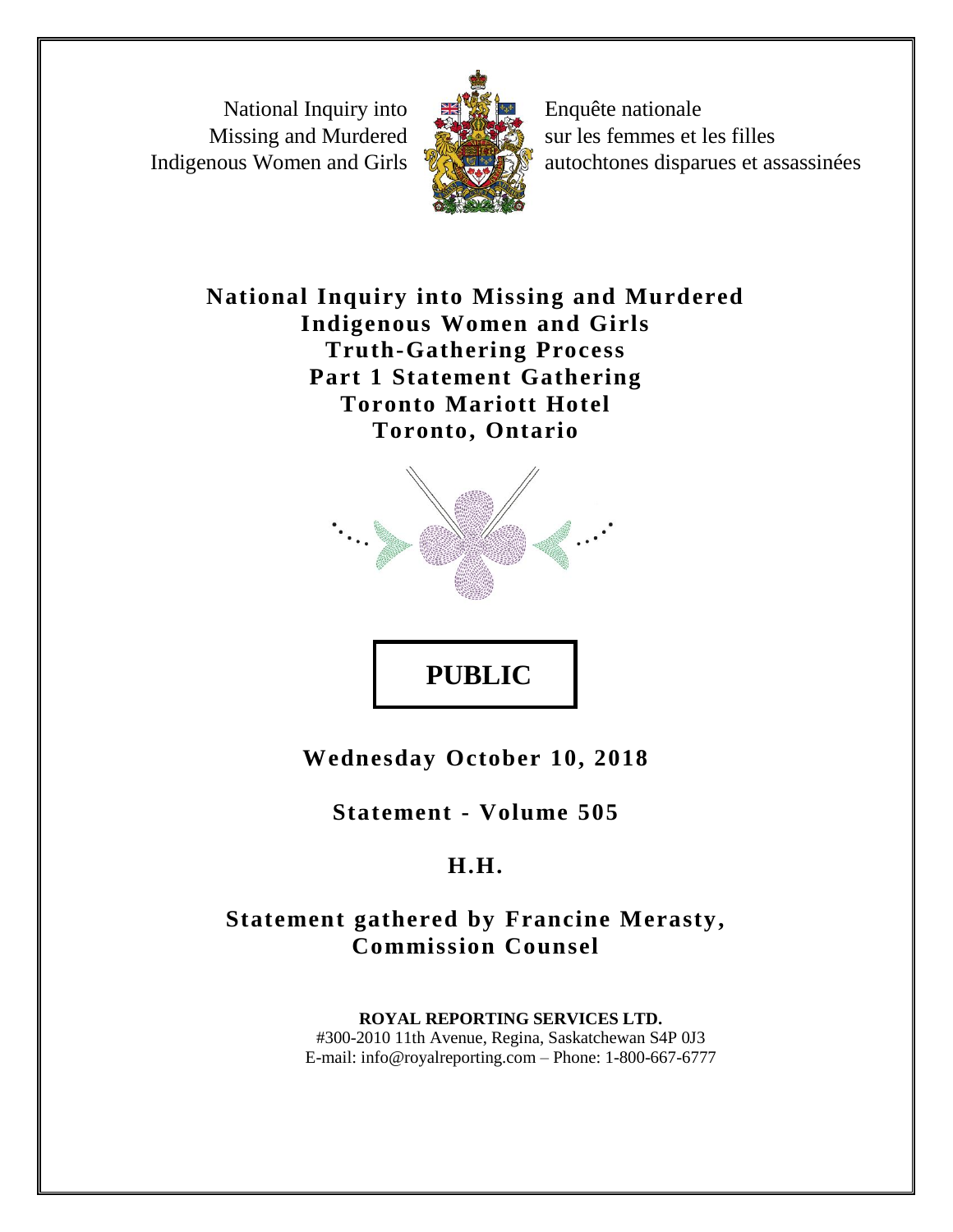## **ORDER**

Pursuant to Rule 7 of *Legal Path: Rules of Respectful Practice*, Chief Commissioner Marion Buller ordered that all names be made anonymous in this transcript and any related documents. The order for anonymity was made June 7, 2019.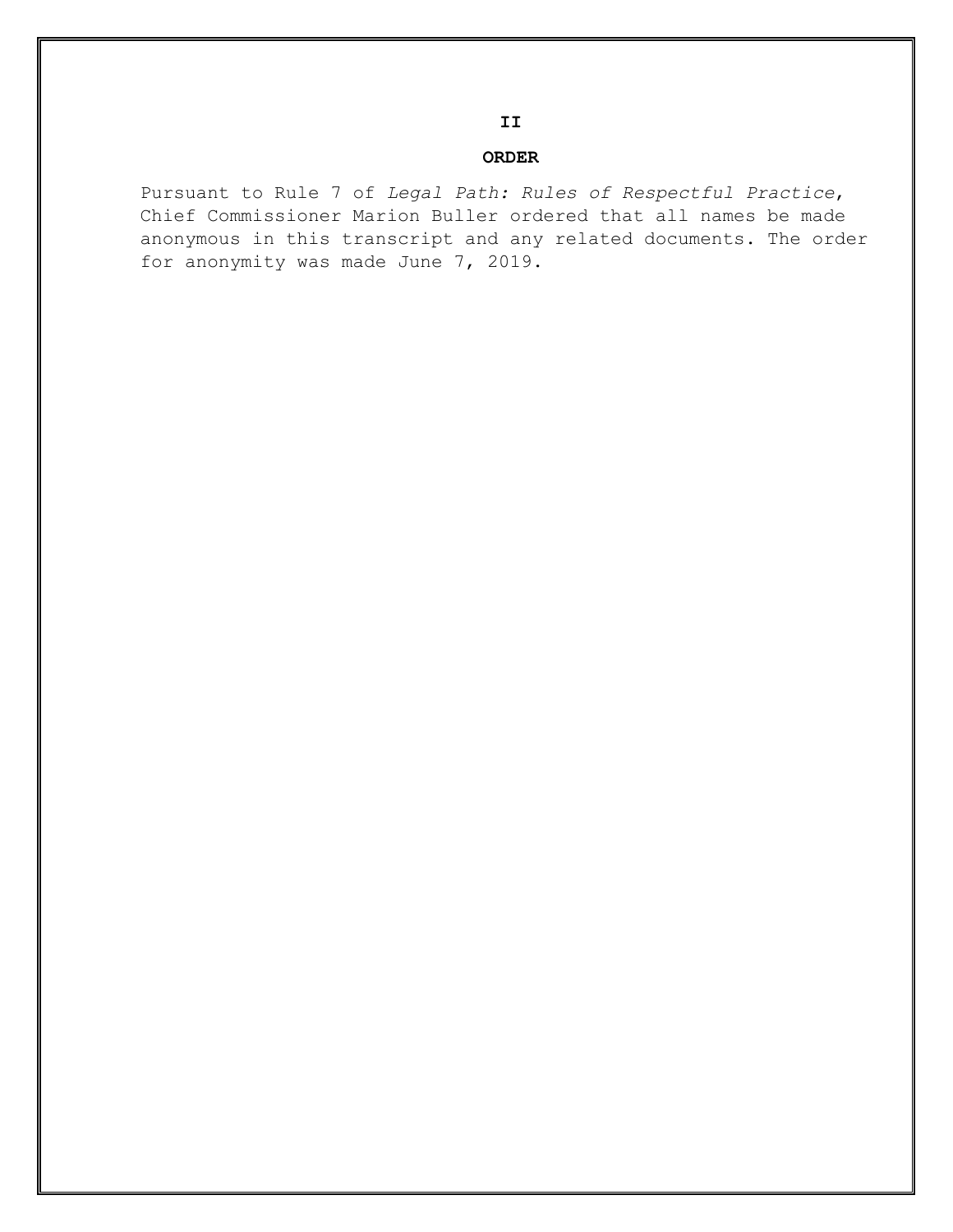## **III TABLE OF CONTENTS**

| Statement Volume 505<br><b>Witness: H.H.</b><br><b>October 10, 2018</b><br>Commission Counsel: Francine Merasty | <b>PAGE</b> |
|-----------------------------------------------------------------------------------------------------------------|-------------|
|                                                                                                                 |             |
| Reporter's Certification 34                                                                                     |             |

**Documents submitted with testimony: none.**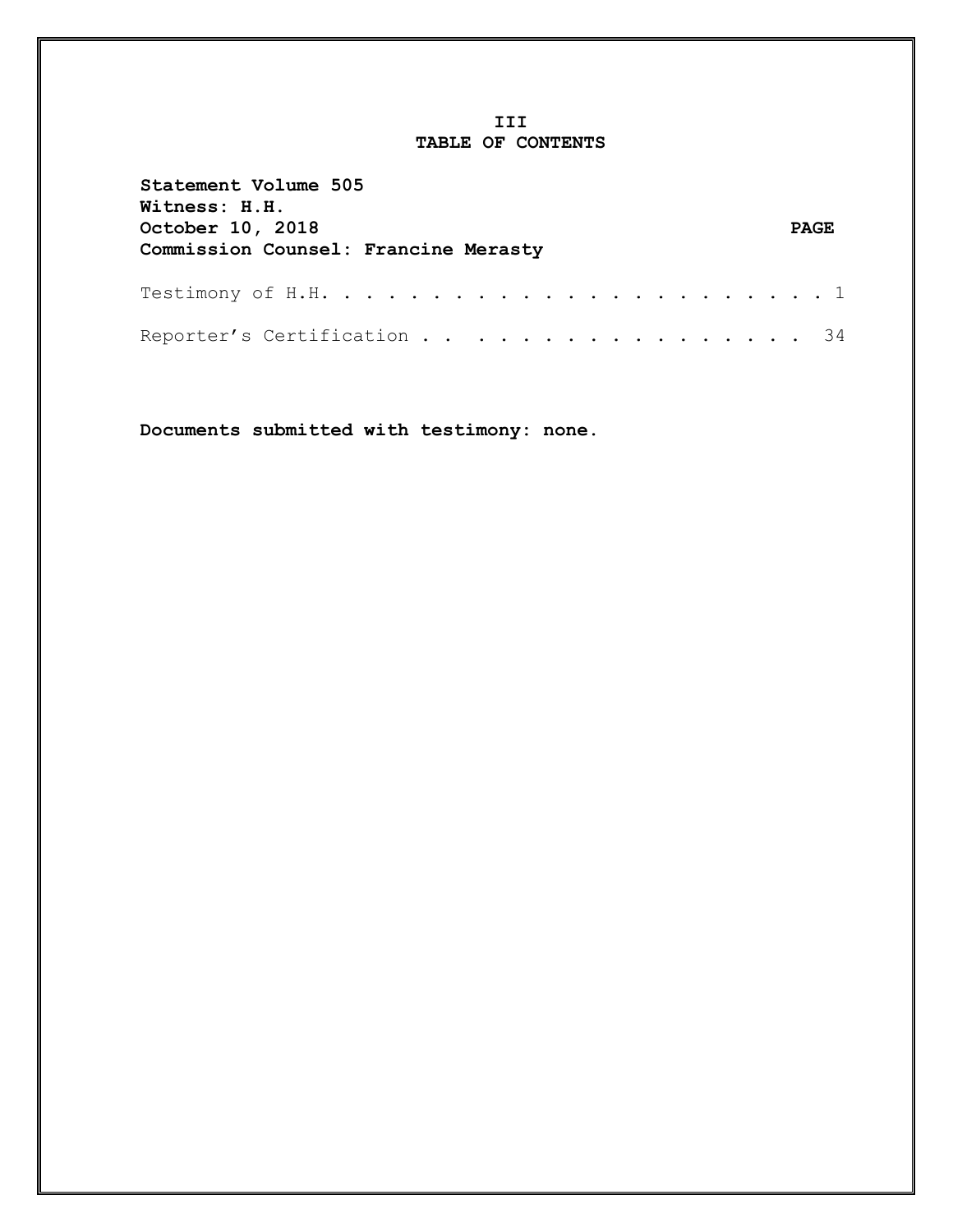**Statement – Public 1 H.H.** 

| 1  | Toronto, Ontario                                           |
|----|------------------------------------------------------------|
| 2  | --- Upon commencing on Wednesday, October 10, 2018 at 1:11 |
| 3  | p.m.                                                       |
| 4  | MS. H.H.: I'm beating myself up.                           |
| 5  | MS. FRANCINE MERASTY: Yeah.                                |
| 6  | (LAUGHTER)                                                 |
| 7  | MS. H.H.: Okay, that's it. I'm done.                       |
| 8  | MS. FRANCINE MERASTY: Are you ready to                     |
| 9  | start?                                                     |
| 10 | MS. H.H.: For sure. Yeah.                                  |
| 11 | MS. FRANCINE MERASTY: This is Francine                     |
| 12 | Merasty, statement-taker with the National Inquiry Into    |
| 13 | Missing and Murdered Indigenous Women and Girls. We are in |
| 14 | Toronto, Ontario. The date is October 10, 2018, and the    |
| 15 | time is                                                    |
| 16 | MS. H.H.: 12:30?                                           |
| 17 | MS. FRANCINE MERASTY: 1 --                                 |
| 18 | MS. H.H.:<br>Oh.                                           |
| 19 | MS. FRANCINE MERASTY: -- 11.                               |
| 20 | MS. H.H.: 1:11.                                            |
| 21 | MS. FRANCINE MERASTY: P.m.                                 |
| 22 | MS. H.H.: P.m.                                             |
| 23 | MS. FRANCINE MERASTY: Yeah. Today I'm                      |
| 24 | speaking with [H.H.] of the [First Nation 1]. She resides  |
| 25 | half-time in [City 1] and half-time in Toronto. She's here |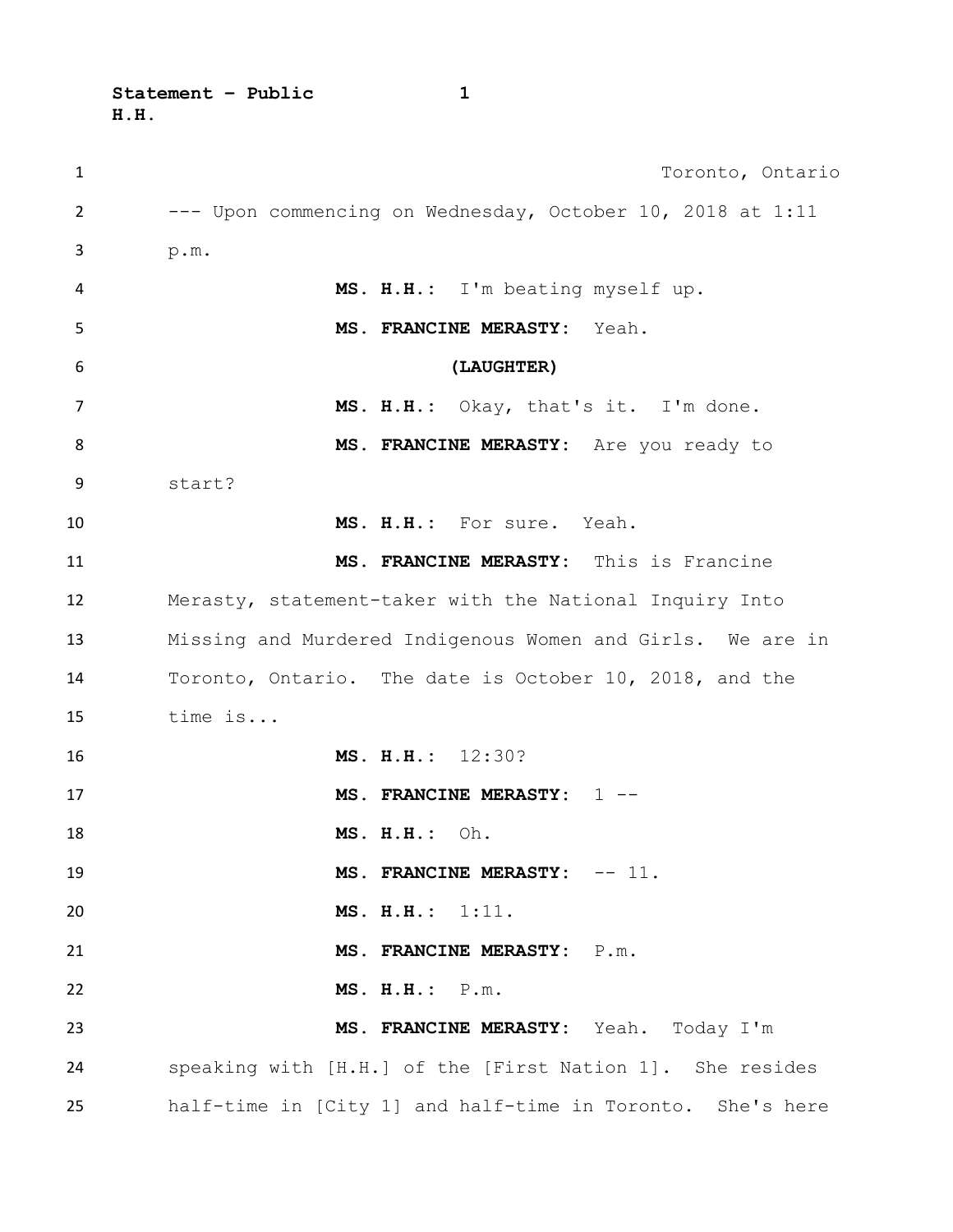to tell the truth about herself and her experience with a 2006 assault that happened to her at [Town 1 in Northwestern Ontario], and there's no one else in the room with us. There's only me and [H.H.]. **120 [H.H.]**, you are voluntarily here to provide your truth in regards to your 2006 assault, and you agree to the video-taping and audio-taping of your truth? **MS. H.H.:** Yes, I do. Yeah. **MS. FRANCINE MERASTY:** Okay. You can begin. **MS. H.H.:** Okay. Yes, hi. My name's [H.H.], I was a social worker up in [Northwestern Ontario First Nation 1]. It was a new job which I started. It was 13 a year, and I got my two weeks off, and I was only permitted to come in once a month to pick up my groceries and whatever supplies I needed for the month, and one thing 16 they did up there was they paid me in cash, and everybody knows everybody got paid in cash. So whoever came in, everybody knew there was a lot of money, and -- 19 MS. FRANCINE MERASTY: Can -- can you tell me about [Northwestern Ontario First Nation 1]? Like, is 21 it an isolated community? Do you have to fly up there, or -- **MS. H.H.:** Yes. [Northwestern Ontario First Nation 1] is a 3-hour flight from [Town 1 in Northwestern Ontario], and it only flies in and out twice a month, and I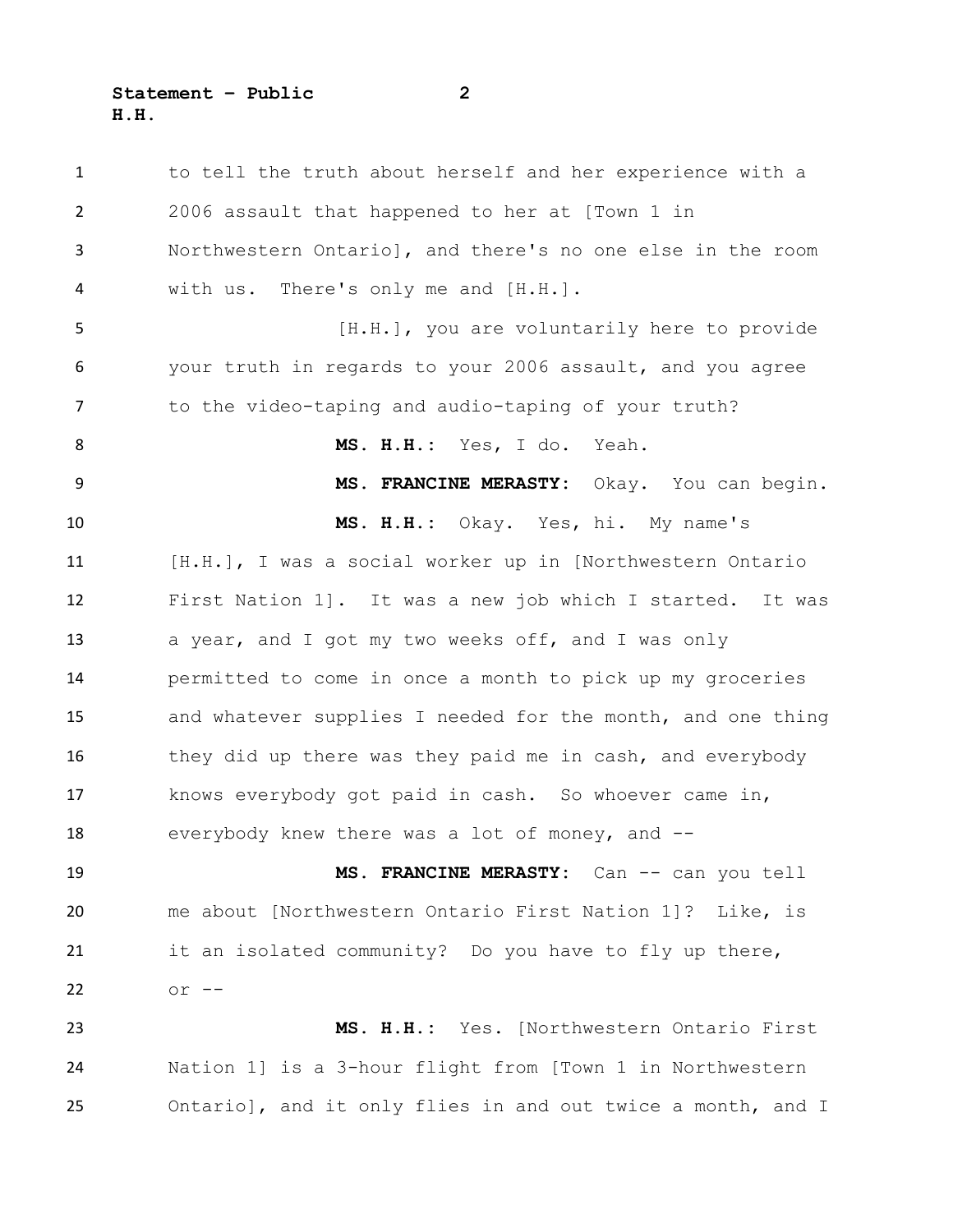was only permitted to go out once a month to do my banking and pick up my personal stuff.

 **MS. FRANCINE MERASTY:** So it's a really -- **MS. H.H.:** It's an isolated -- it's a remote -- no fresh fruit, no fresh meat. There's no trees on that island. All the water is polluted. They have to bring in water. They have to bring in the food, and 8 I -- actually went to the grocery store there. They have a [Store 1], the only store, and I went to buy a little 80-milligram or 80-gram package of baloney. It was green, and they wanted almost \$20 for it, and that's the food that the government is giving the people up north.

 I picked up a box of oranges, fresh oranges, those big naval oranges. I took them up. They didn't even know what they were. What's wrong with the government? Why can't they send them up fresh fruit? We have -- we have plenty for the entire world, but yet our own people are being neglected. They're not being fed the proper food. They're not getting the health care which they -- they require. They cannot come and go as they please. They are isolated. They want to leave but they cannot leave because there's no jobs, there's no money, and there's no food. They're just slowly dying one by one, and I -- I actually believe that -- I was told up there that they were actually killing people and eating them because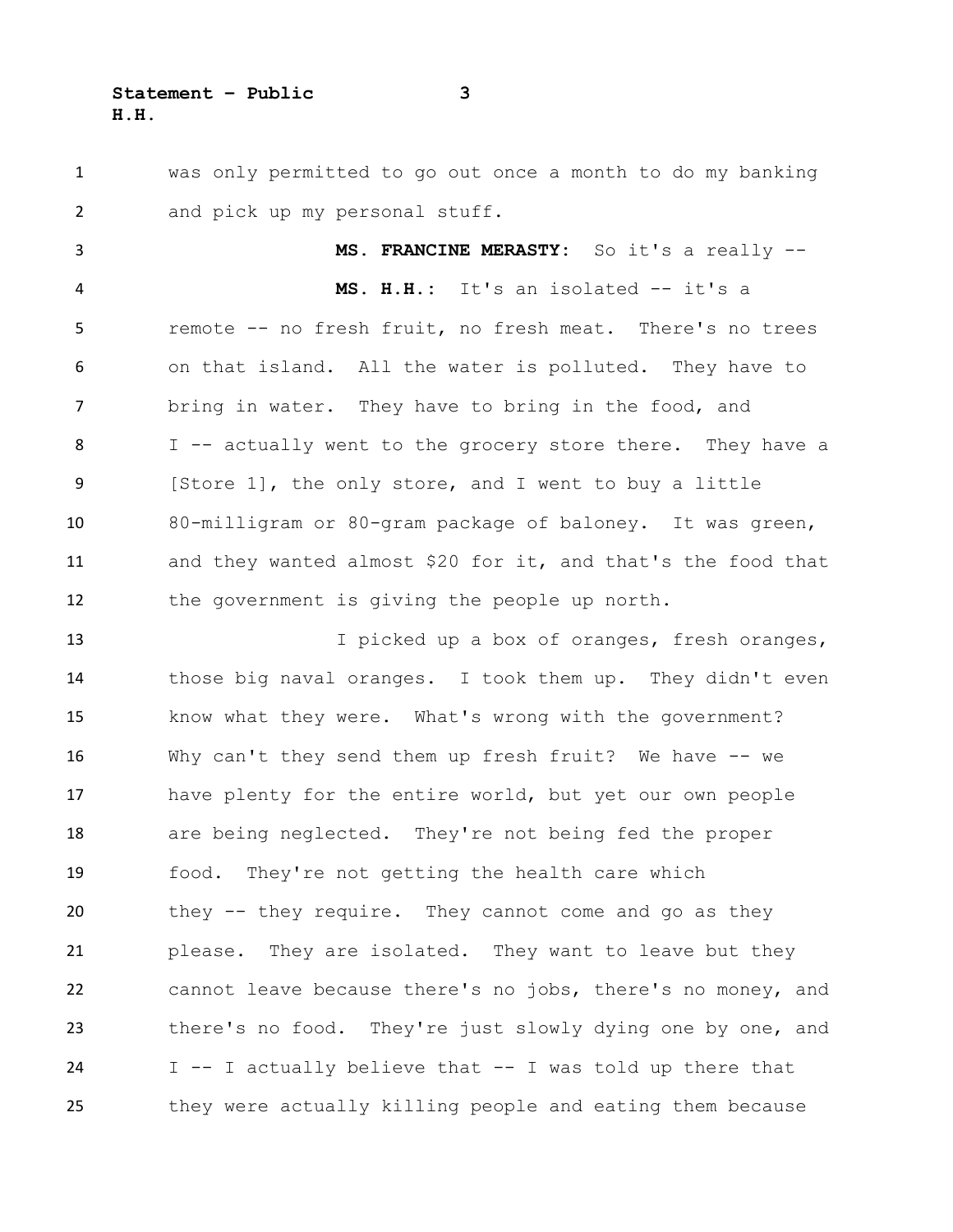**Statement – Public 4 H.H.** 

1 in the winter it gets so cold. What they do is they burn their furniture for heat, and they eat -- they turn into cannibals in the wintertime because there's no food and they got no money to get out, and there's no such thing as 5 a food bank, nothing up there.

 **MS. FRANCINE MERASTY:** So you were working there as a social worker?

 **MS. H.H.:** I was working there as a social worker for a -- for a good year, but I was flying for ten years to different islands because of the high suicide rate at that time. It was a very high suicide rate, and at that time, the children -- it was children suicide. They were 5 and under, and I was burying at least two children a week minimum which were under the age of 5. The parents were around somewhere, I don't know, but they only had so far to go on the island. There's nothing on the island, so you could see -- you could look in the -- in the old shacks. They're tar shacks, not insulated. It's cold, very cold -- **MS. FRANCINE MERASTY:** And what year was this? **MS. H.H.:** This is -- was in 2006. **MS. FRANCINE MERASTY:** Oh. **MS. H.H.:** Still happening in 2006. **MS. FRANCINE MERASTY:** And you're saying

5-year-olds are committing suicide?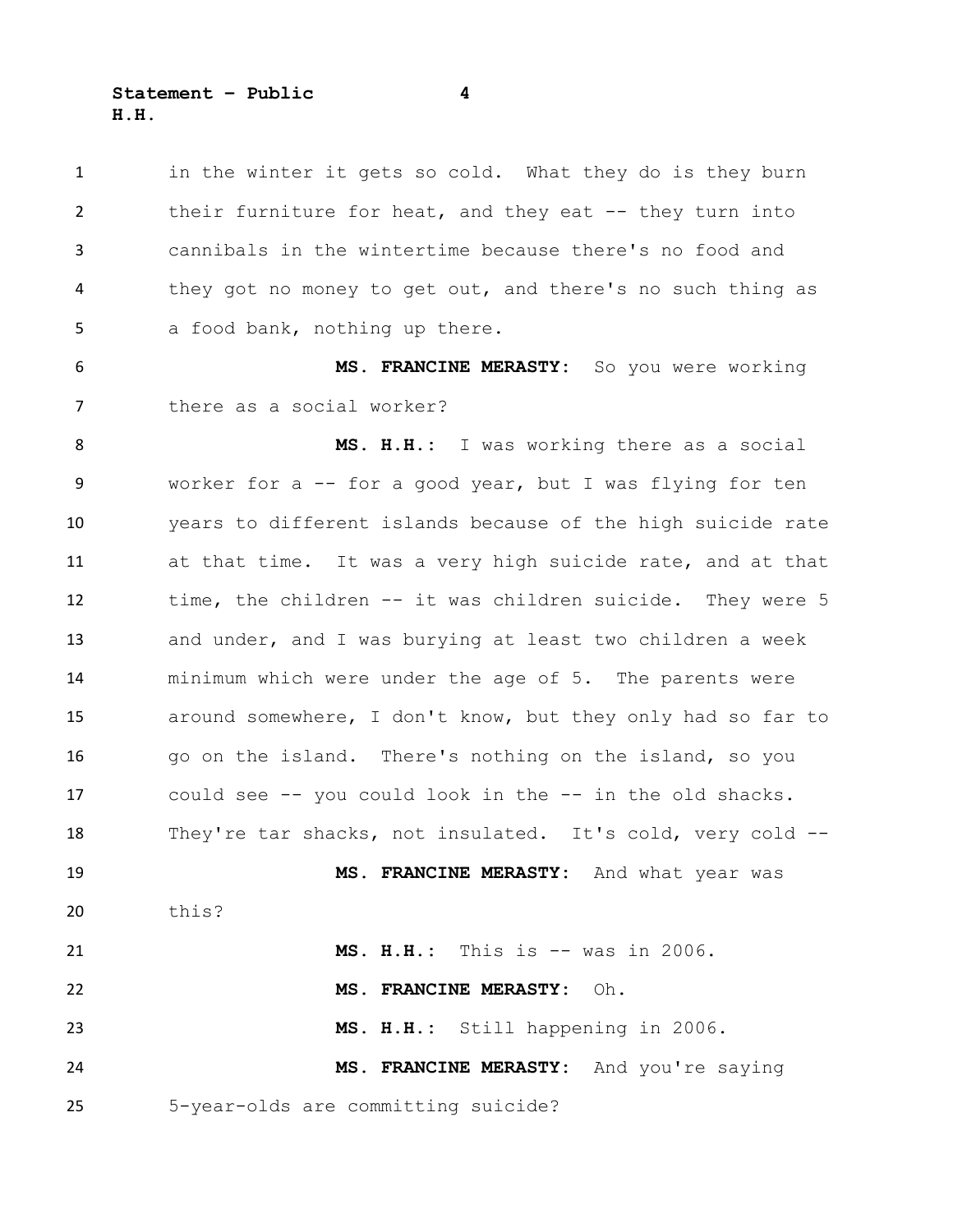**Statement – Public 5 H.H.** 

 **MS. H.H.:** Yeah, and the following year it went up to the teenagers that did the suicides, and the year after that it hit the ones in 20s, and right now since I've been away from contact with anybody up there, I've been busy looking after my injuries and getting myself healthy again, both traditionally and the way the white people -- the traditional white people way, I guess, which 8 is our way because there's many things which they stole off of us, like aspirins. We never got compensated for any of that, and somebody should get compensated because it was 11 the Aboriginal people who originally made it, but they never received anything. There's many medicines out there the government owes thanks to Aboriginal people, and -- and they don't even get a "thank you," which I find extremely rude, and they sit there and they make billions of dollars off of us, and we don't see one red cent or that "thank you." That "thank you" is so important in -- in our culture, and in our culture we don't say thank you. We have say *Miigwech* or *chi-Miigwech*, which means "thank you very much" or just -- *Miigwech* means "thank you."

21 And what happened on this day in [date in June] in 2016 [sic], I was flying in. I was finished for the year, so I got a motel room, and I stayed there because I was tired, wanted a break away from everything, and all of a sudden I seen my friend up there. She resided up in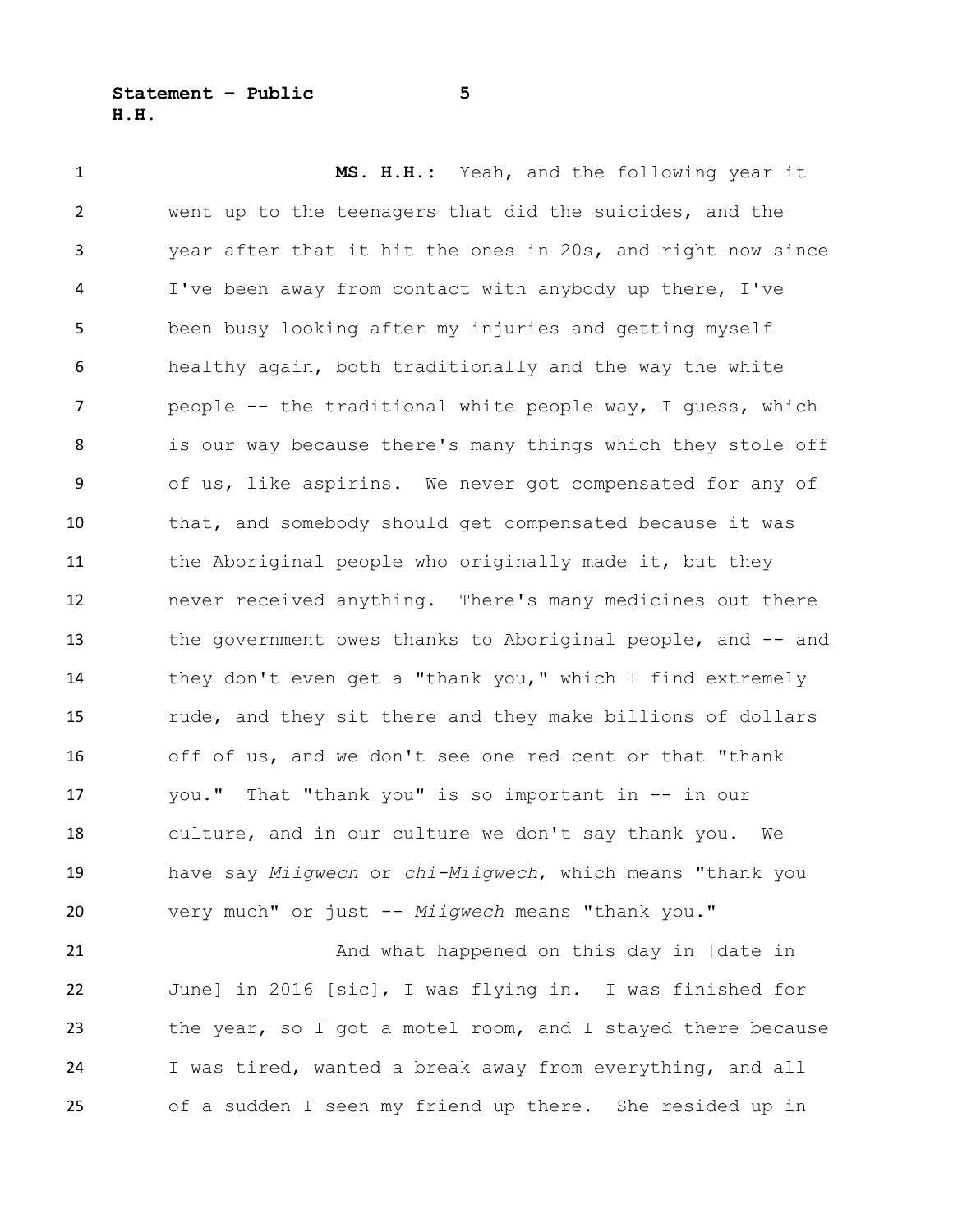[Southern Ontario First Nation 1] where I resided. I had a house up there, also, and she was there, and she had two guys in the truck with her. They looked like biker guys. I never seen them before, and I'm walking down the road with the two big bags, walking to my truck. I just got off 6 the plane, and I got all the cash in my pocket and my wallet, and I'm carrying these two really heavy bags, and 8 they see I was struggling, and I seen a big smile on their face. They pulled over and offered me a ride to my truck, and of course I offered. I knew the person, but we drove right past my truck. I -- I told them -- I yelled at them, whoa, stop, that's my truck here, but she kept going, and then she turned left into a logging road, and then once they got past the logging road around a few trees and that where you couldn't see the truck, they threw me out of the 16 truck, they grabbed a crow bar -- well, first they asked me for the money, and I told them, no, I already went to the 18 bank, but they -- I never knew that they were watching me all along getting off the plane and everything, so they knew I -- I didn't just get off -- that I went to the bank.

21 So they emptied my pockets right there, and they ripped my pants down to knee-length and dug through my pocket. They got my wallet out of my bag -- out of one of my bags, and then they got all my cash out and they took that. They went to the bank. They emptied my bank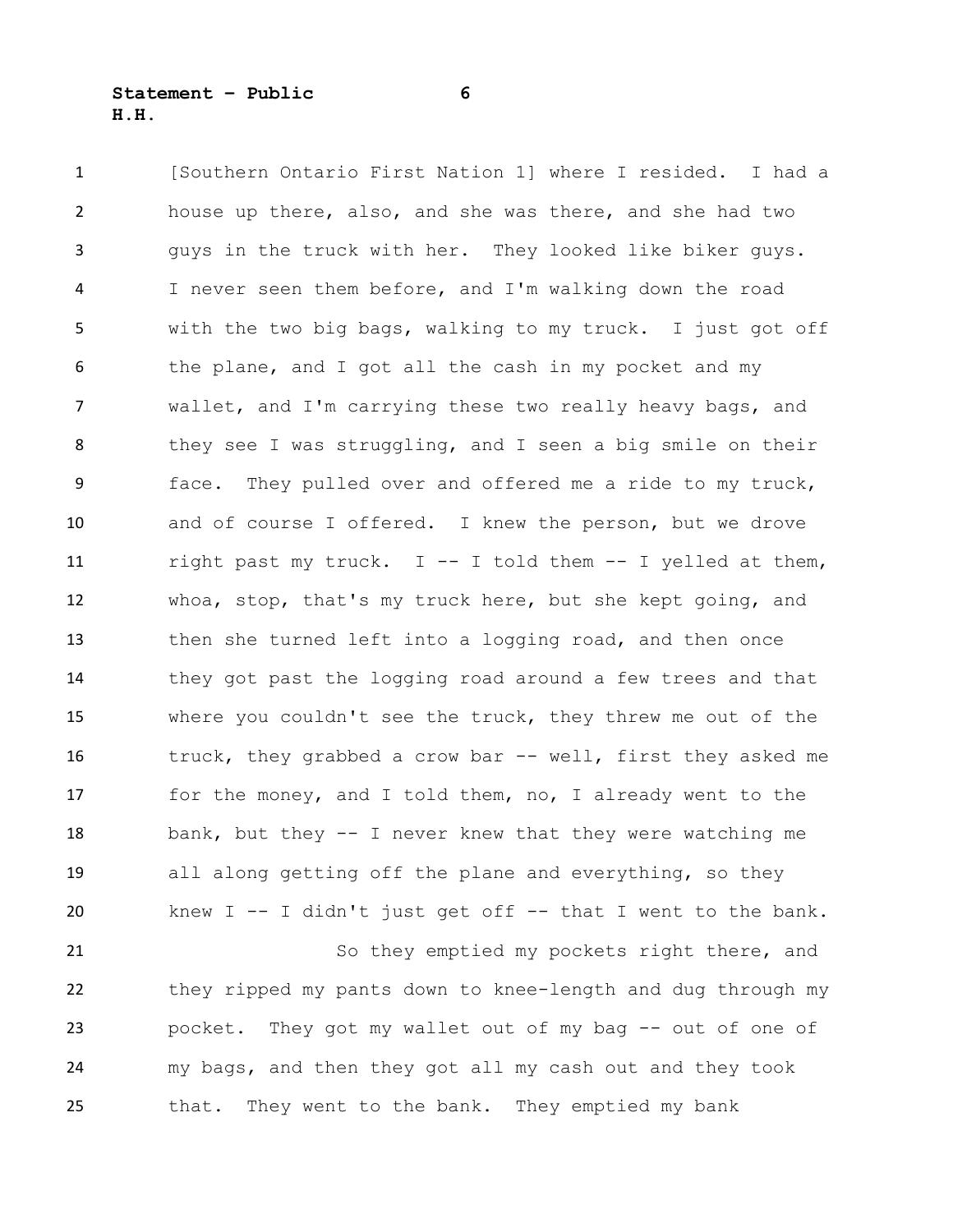account. They maxed out my credit cards, and the only way that they got the number -- my pin number was they held guns to my head and they were firing shots. They wanted me to dance, but I was beaten so bad I couldn't even walk or sit.

 So they dragged me over to this swamp, and 7 they dunked my head over, and I remember watching "Gilligan's Island" as a kid. I was raised very well. My family did not drink. They did not smoke. I was raised in a very strict household. My dad was [European nationality], and he's very strict. When work had to be done, it had to be done now, and there was no smoking, no drinking, very strict, but we were fed good. We were dressed good. We were taught manners, etiquette. We were taught -- and then we got taught the traditional way by my mother. After my dad find out -- found out that -- that the drinking had slowed down on the reserves and there's dry reserves, that's when he permitted us to go on reserves. He kept us off as long as he could, but I always had to go with my mother to all the funerals. **MS. FRANCINE MERASTY:** So -- so before -- I 22 just want to go back to the assault there. So they

 were -- they put your head in the water? **MS. H.H.:** They put my head in the water, and I tilted my head just a bit, just enough to get a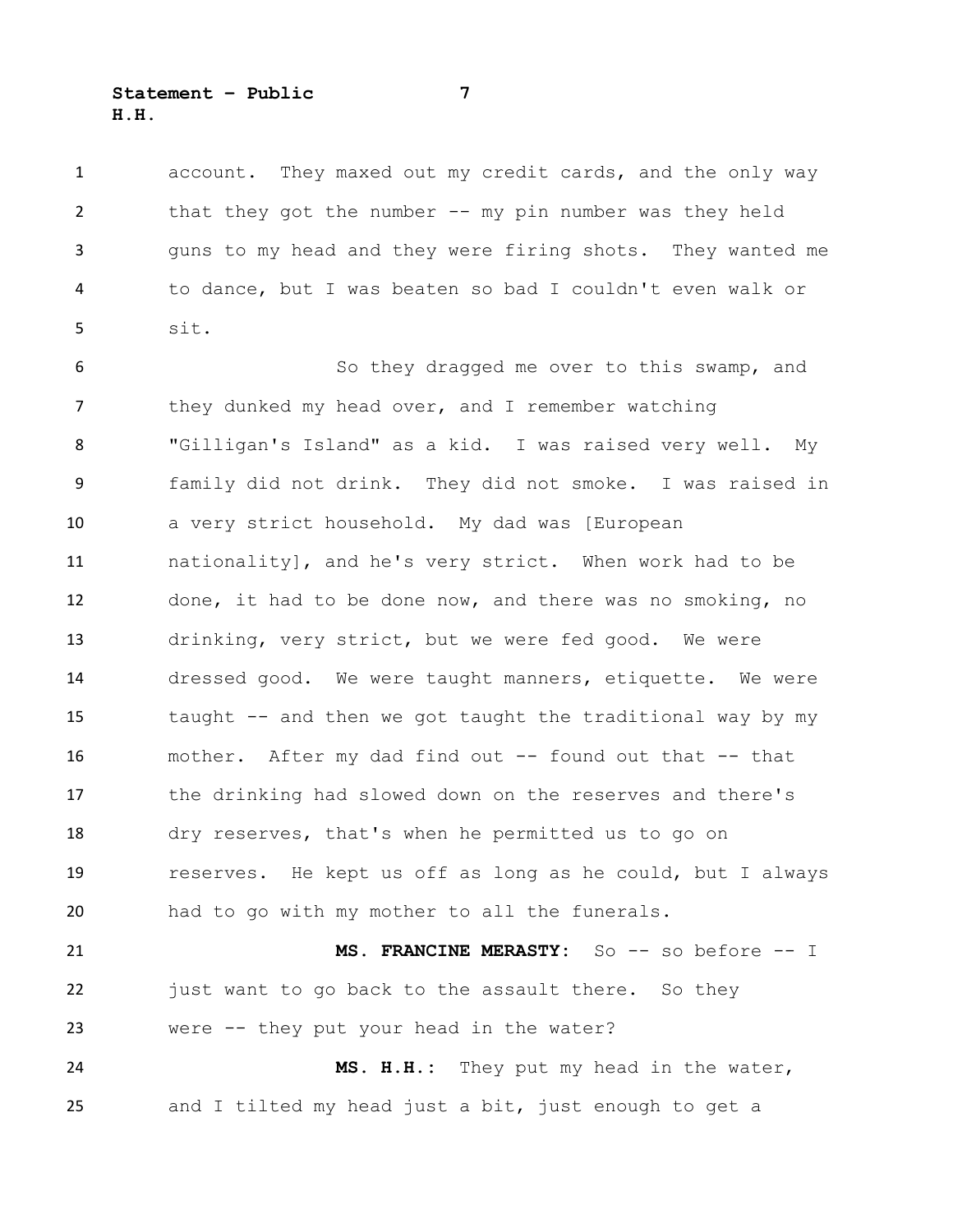little bit of air, and then they kicked -- he -- both of the guys, they must have been 300 pounds. I don't know who they were. They had steel-toed boots on. I was on the ground. They were busy hoofing me. Once they dragged me 5 to the water, they dunked my head in, and I was holding my breath, and then when I came up, I just went on a little tilt like that, just enough so I wouldn't move the water, 8 and I had myself against two rocks. I was holding myself up against two rocks like that so I wouldn't slide in or make a mistake, and I just laid there. It felt like forever. It felt like -- oh, at least half a day it felt like, but really, it must have only been ten minutes.

13 And then I went to get up. I heard the truck finally start. I heard them leave. I got my head out of the water and I listened, and I never heard anything 16 for about 15 minutes, so I got back in my truck after they smashed it up with a crowbar and left a few souvenirs on my car, marking it all up, smashing the window, smashing this, smashing that, because I had to walk to my car, but once I tried to get up from the swamp/river, I couldn't walk. My legs didn't operate.

 So I ended up walking like a duck down on two legs, and I got to the hospital. It must have taken me a good two and a half hours to duck-walk to the hospital. I was down -- actually, I will show you how I was. I was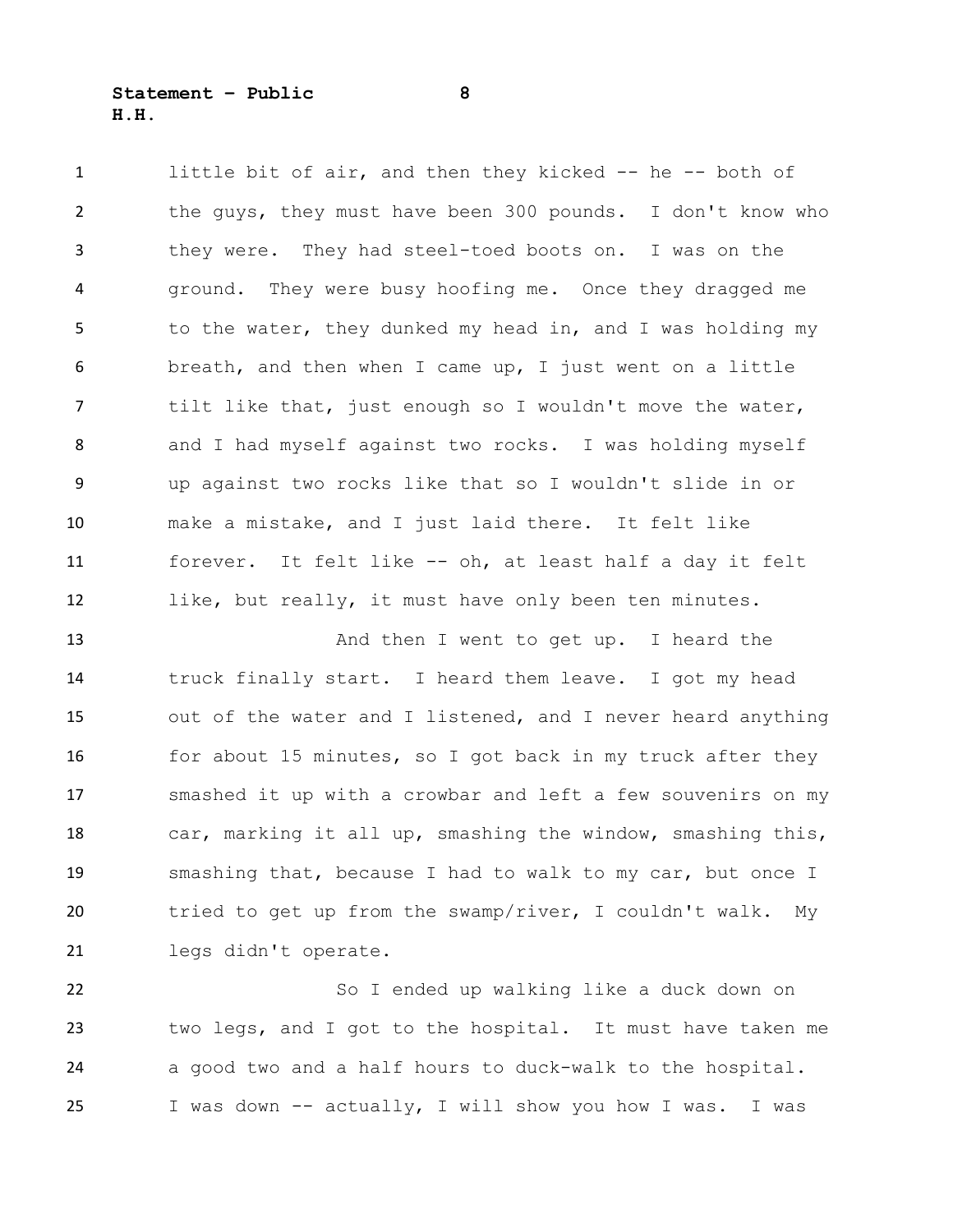**Statement – Public 9 H.H.** 

| $\mathbf{1}$   | down like this, and I had to walk approximately two and a     |
|----------------|---------------------------------------------------------------|
| $\overline{2}$ | half kilometers in this position. I had to walk two and a     |
| 3              | half hours, and once I got to the hospital, the doctor        |
| 4              | called me an effing Indian drunk and to get the hell out of   |
| 5              | the hospital, and $-$ so $-$ so I just went back to my truck, |
| 6              | and I got myself back in just like so. It took me a good      |
| 7              | half-hour. This won't take me a half-hour, but this is        |
| 8              | exactly how I had to get in, and I was crying all             |
| 9              | the -- all that time.                                         |
| 10             | And then I finally got myself in, and I                       |
| 11             | waited until 7 o'clock until doctor change, and then I went   |
| 12             | That doctor took me in immediately. They did x-rays,<br>in.   |
| 13             | they did everything, and then they didn't have any room in    |
| 14             | the [Town 1 in Northwestern Ontario] hospital, so they put    |
| 15             | me up at the [Hotel], and I was there for a month. I lost     |
| 16             | 80 pounds in that one month, and still to this day I'm        |
| 17             | dropping weight. $I$ -- I put on 20 pounds, and in one week,  |
| 18             | I lose that 20 pounds. I --                                   |
| 19             | MS. FRANCINE MERASTY: So this                                 |
| 20             | happened -- so this happened in 2006?                         |
| 21             | MS. H.H.: This happened in June - [date in                    |
| 22             | June], 2006.                                                  |
| 23             | MS. FRANCINE MERASTY: In [Town 1 in                           |
| 24             | Northwestern Ontario]?                                        |
| 25             | MS. H.H.: In [Town 1 in Northwestern                          |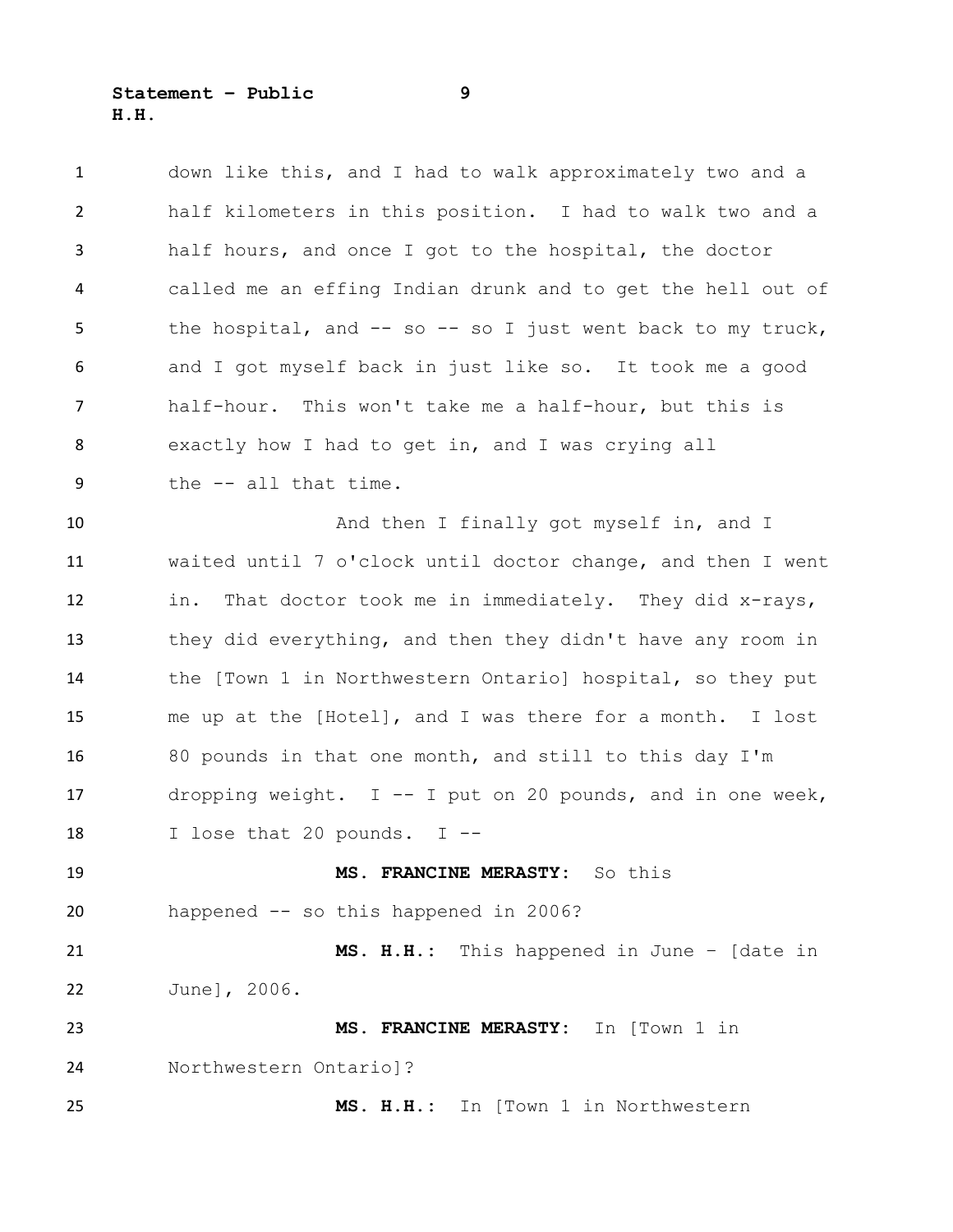**Statement – Public 10 H.H.** 

Ontario], Ontario.

 MS. FRANCINE MERASTY: And what -- do you remember what kind of injuries you sustained? **MS. H.H.:** Yes. My sciatica got smashed. 5 MS. FRANCINE MERASTY: What -- what part of the sciatica is it? Like, the back? 7 MS. H.H.: Right dead centre, and it -- and 8 that's our main nervous -- this controls all our nerves -- **MS. FRANCINE MERASTY:** Yeah. **MS. H.H.:** -- in our system, so -- **MS. FRANCINE MERASTY:** So what -- what happened to you there during the assault? Like, what did they do there? **MS. H.H.:** During the assault, she used the crowbar, just went nuts on the crowbar. I found out later 16 that they were all stoned on coke, and the injuries which 17 the doctor reported was -- I was supposed to be casted up. They did not cast me up, or else I would have been healed faster. I sustained back injuries. I -- I sustained -- I had a great big goose egg out to here, at least two to three inches, because she got me really good on the side of the head, that -- **MS. FRANCINE MERASTY:** With the crowbar? **MS. H.H.:** With the crowbar, and that's when I dropped and the guy started booting me around, and then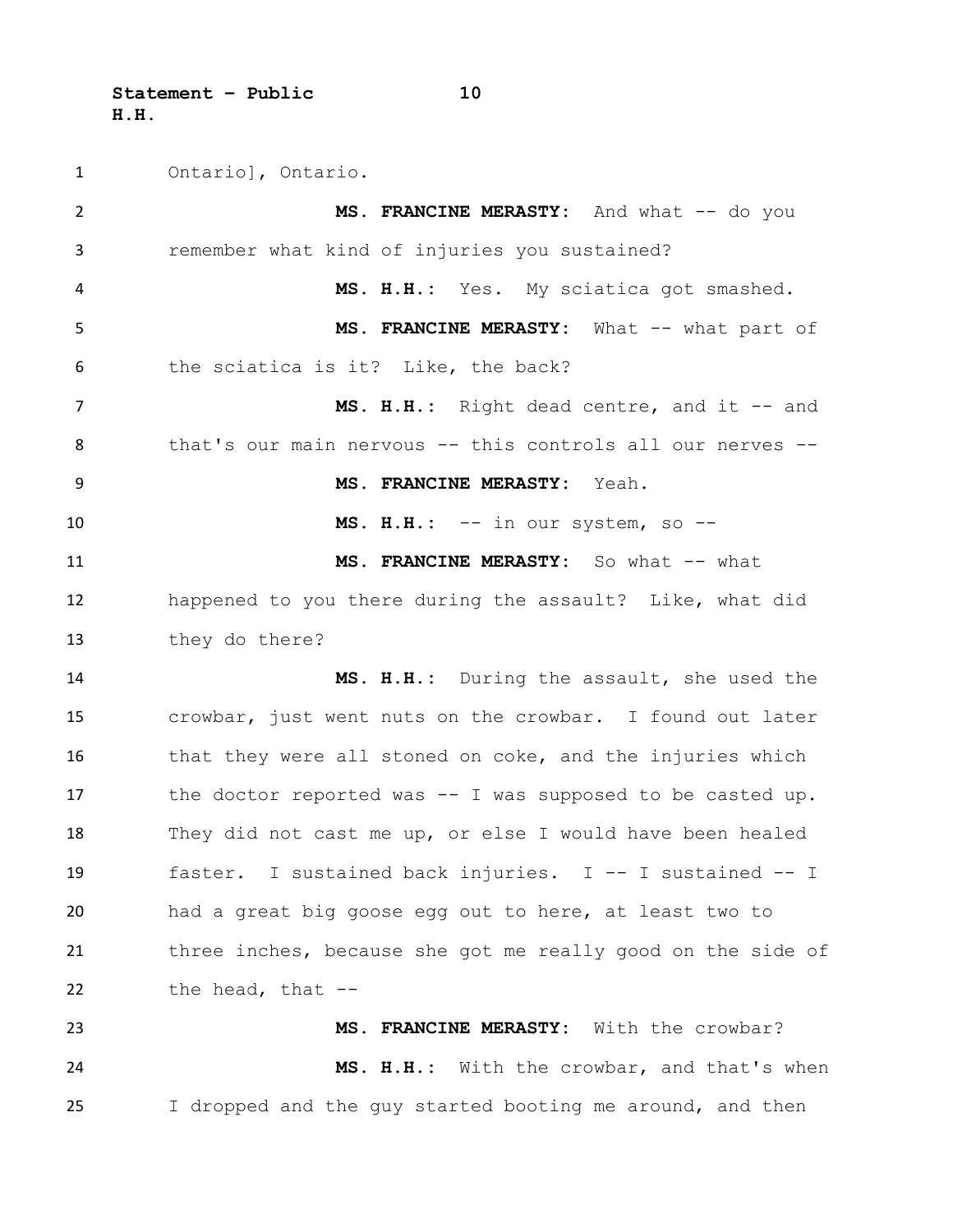**Statement – Public 11 H.H.** 

1 they got everything they wanted. That's when they dragged me over to the lake -- to the stream -- **MS. FRANCINE MERASTY:** Was this, like, a random attack? 5 MS. H.H.: Yes. It was rare -- it -- it was rare for her to be even there when I pulled up in the plane. **MS. FRANCINE MERASTY:** And you know this person? **MS. H.H.:** I knew the driver. That was it. 11 I didn't know the two gentlemen that were in there. They must have been 300 pounds. They were both wearing leather jackets, and they were both -- they both had on Harley-Davidson black boots. **MS. FRANCINE MERASTY:** Yeah. **MS. H.H.:** And -- **MS. FRANCINE MERASTY:** So to this day, you don't know who they are? **MS. H.H.:** No. I never did get a look at their faces. **MS. FRANCINE MERASTY:** But the woman, you 22 know who she is? 23 MS. H.H.: Yeah. I can pick her -- yeah. Yeah. Yeah. **MS. FRANCINE MERASTY:** So did -- was there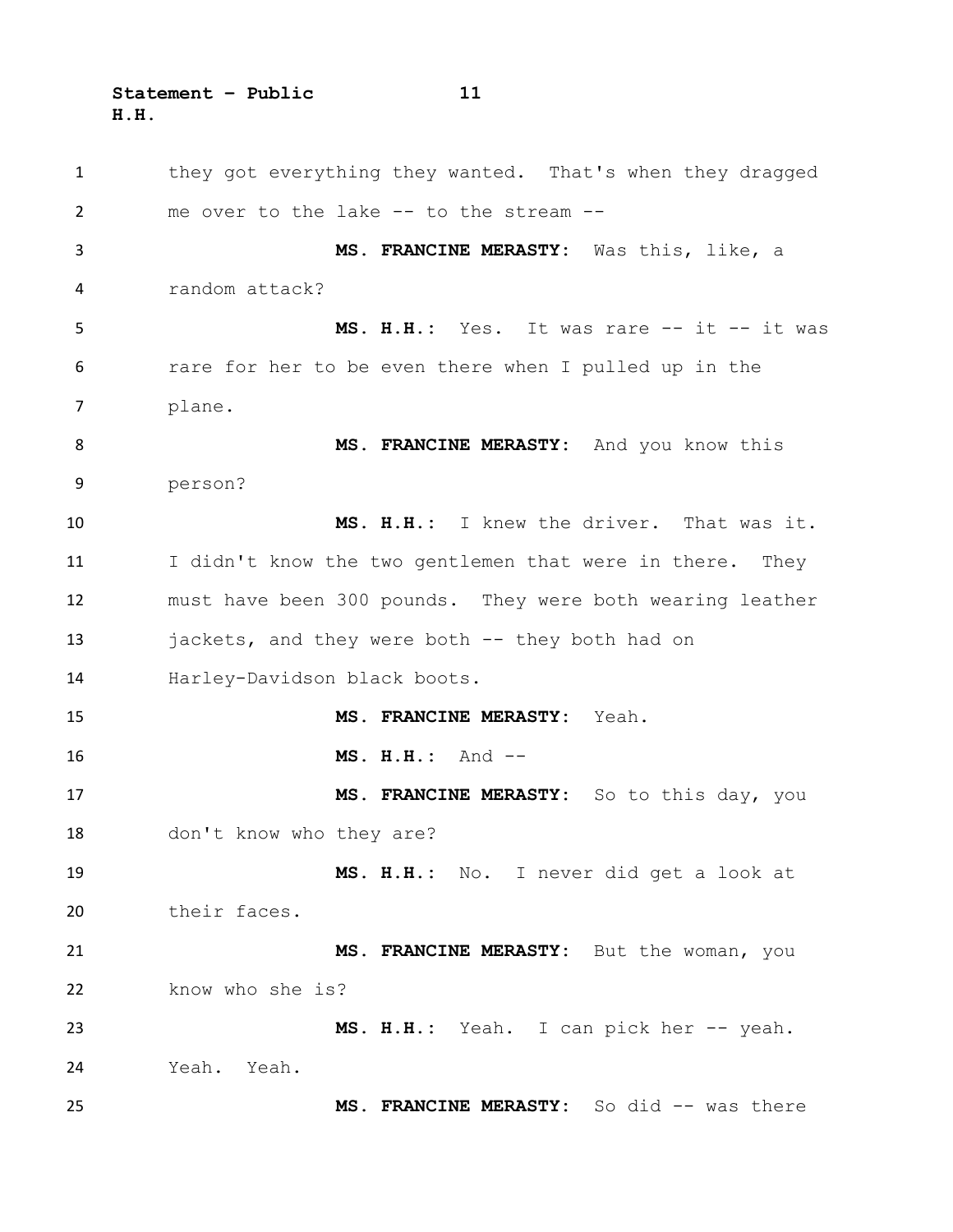**Statement – Public 12 H.H.** 

any assault charges?

 **MS. H.H.:** I went to lay charges. I went to Thunder Bay. I got a lawyer, and I asked the [Police Service 1] because the [Police Service 1 officer] that was on duty happened to be the brother-in-law of the woman who beat me, and he was also on coke, and -- and -- he was all part of this -- they had this all planned because my 8 report -- when I went to lay the charges, the -- my reports went missing. I contacted [Police Service 1] to inform them that, yes, I did just do a statement with one of your officers, the statement will be coming in. **MS. FRANCINE MERASTY:** So -- **MS. H.H.:** That statement never arrived. **MS. FRANCINE MERASTY:** How far is [Town 1 in Northwestern Ontario] to Thunder Bay? **MS. H.H.:** [Town 1 in Northwestern Ontario] to Thunder Bay is approximately [a certain number of hours]. **MS. FRANCINE MERASTY:** Oh, okay. And do they have police services in [Town 1 in Northwestern Ontario]? **MS. H.H.:** Yeah. **MS. FRANCINE MERASTY:** Okay. **MS. H.H.:** Yeah. And then there's [Town 2 in Northwestern Ontario], which -- which is the [Police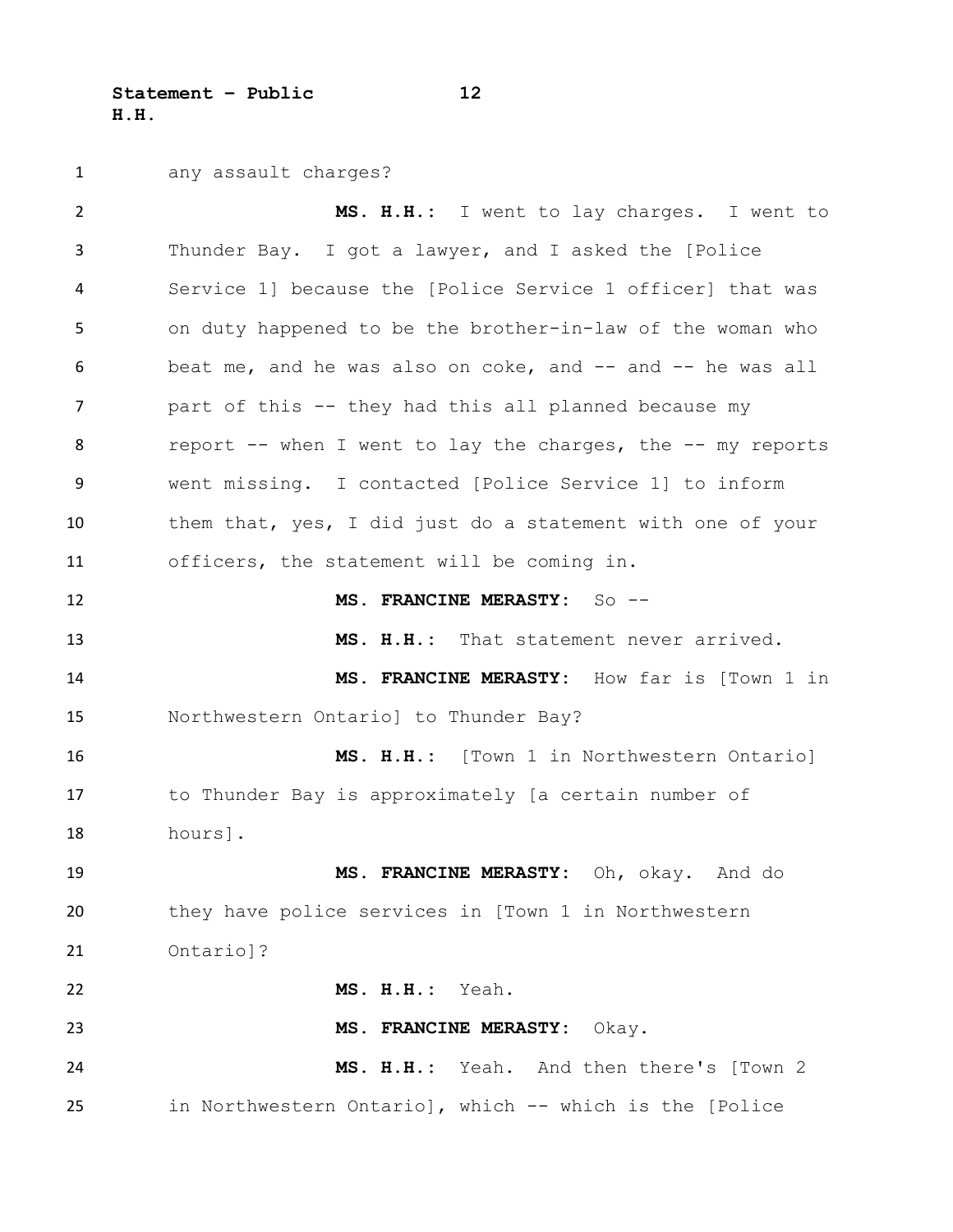**Statement – Public 13 H.H.** 

 Service 2], and that's who I went to after I went to the [Police Service 1]. **MS. FRANCINE MERASTY:** So why did you decide to go to [Police Service 1] before [Police Service 2]? **MS. H.H.:** Well, because the [Police Service 1] are the ones that took the report first. **MS. FRANCINE MERASTY:** Okay. 8 MS. H.H.: Well, they took the only report. **MS. FRANCINE MERASTY:** Did they -- **MS. H.H.:** And then -- **MS. FRANCINE MERASTY:** -- take the report, like, in the hospital or after you got there? **MS. H.H.:** They took the report -- they came into my motel room -- because there was no room in the hospital as I stated previously -- and I had two witnesses in my room with me when that officer was there and writing down the statement. He never gave me a copy of the statement, and when that lawyer asked me for that statement, I went looking for it. I went to the [Police Service 1]. I went straight to the office. I even helped 21 them look through the files. There was nothing there, so I went to the [Police Service 2 office in Town 2 in Northwestern Ontario]. They said maybe it went there, so I went there. They looked. It wasn't there. It just disappeared, so I could never lay charges, and -- but I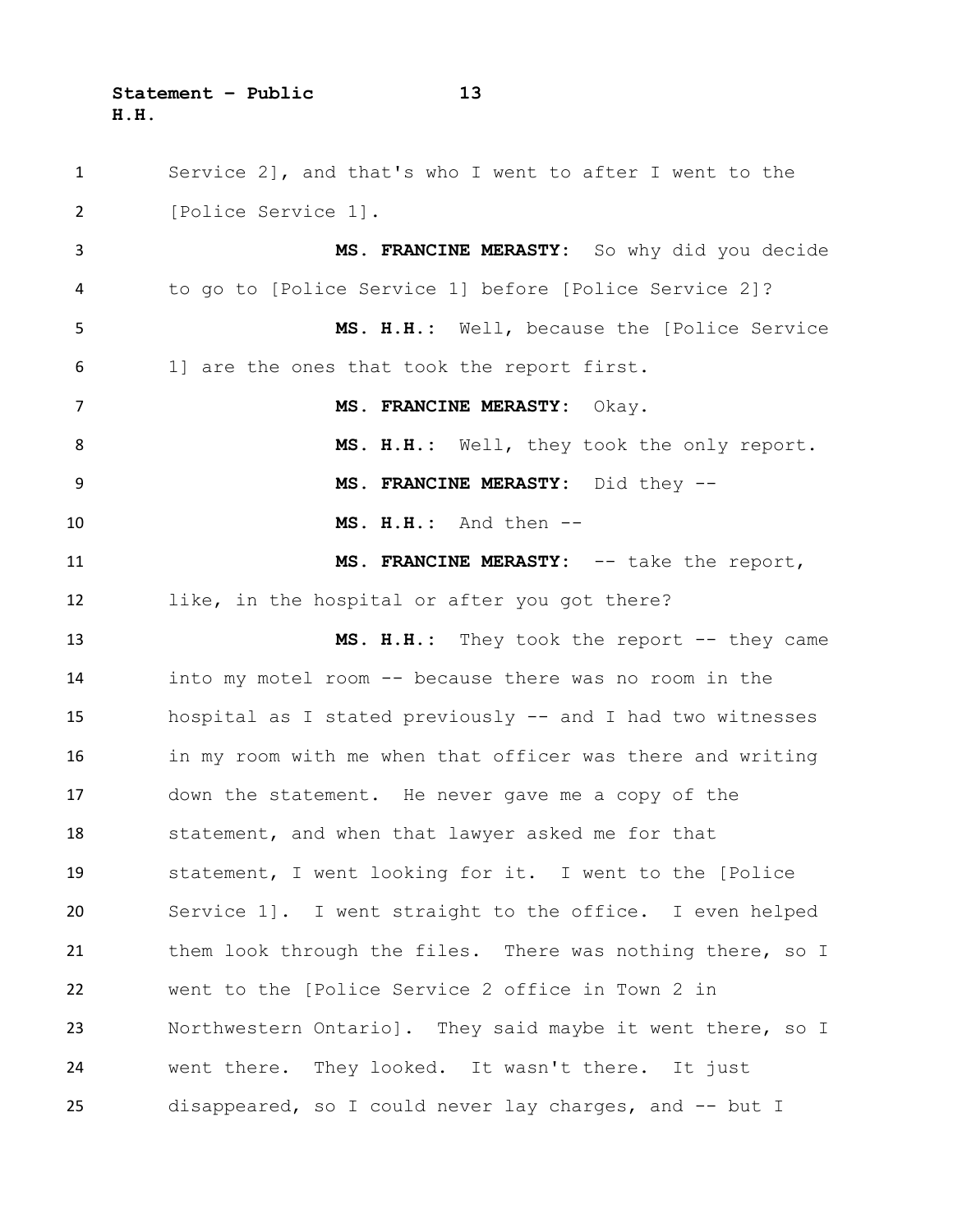**Statement – Public 14 H.H.** 

 have been told by at least 15 people from that reserve -- from [Southern Ontario First Nation 1] reserve that she was out to kill me for my money, and that was just my incident which happened to me. **MS. FRANCINE MERASTY:** So -- **MS. H.H.:** And -- **MS. FRANCINE MERASTY:** -- did you know this lady before? Like, what kind of interactions did you have with her? **MS. H.H.:** She was the one who -- her father is a Chief of [Southern Ontario First Nation 1] and I just moved into town. I just got a job with [Employer], and 13 they offered me double the pay and a house, and -- so I couldn't turn down the offer. The pay was too good. So I took that job. I worked there for nine years, and then I -- and then everybody was not going to school and not -- not coming to social work and that, so I went 18 somewhere where I was needed, and I carried on -- you know, like, even -- even if they needed help, you know, I would take time out of my day, and I would put them aside -- **MS. FRANCINE MERASTY:** So -- **MS. H.H.:** We -- we would walk -- **MS. FRANCINE MERASTY:** So the woman was just an acquaintance? Like, she wasn't your client or -- she was just part of the community where you worked?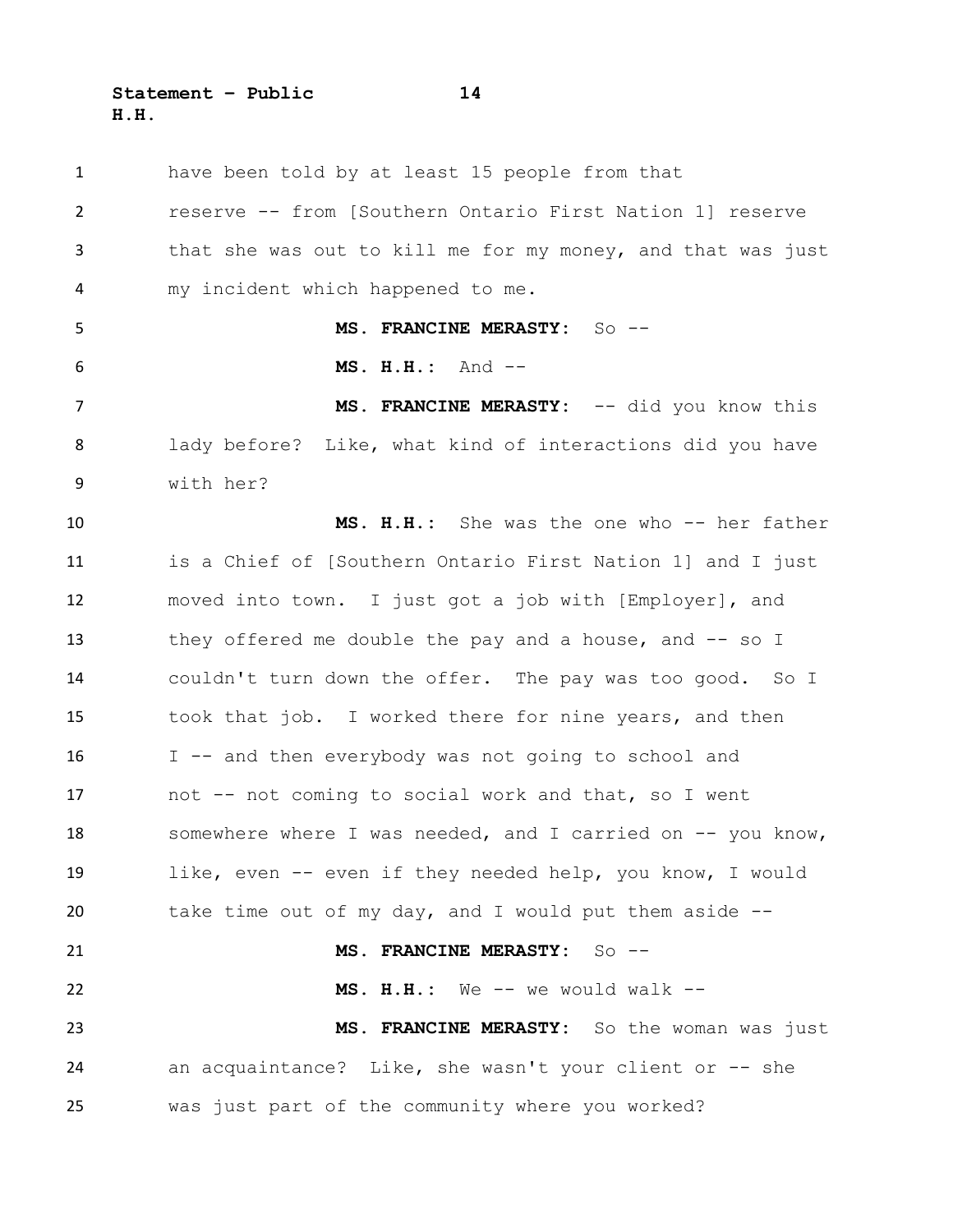**Statement – Public 15 H.H.** 

 **MS. H.H.:** Yeah. Yeah, and she's the one who got me into the reserve because of her dad. **MS. FRANCINE MERASTY:** Okay. **MS. H.H.:** And at first, he said I had to share a house with her, which I didn't mind -- **MS. FRANCINE MERASTY:** M'hm. **MS. H.H.:** -- you know, because she had her 8 son, and then -- you know, I was by myself by that -- **MS. FRANCINE MERASTY:** So she was your roommate? **MS. H.H.:** Yeah. I was staying at her -- her place. **MS. FRANCINE MERASTY:** Okay. **MS. H.H.:** But I eventually got my own house because I raised 15 of those children from one family. **MS. FRANCINE MERASTY:** Yeah. **MS. H.H.:** The mother just keeps popping 18 them out every year. 19 MS. FRANCINE MERASTY: M'hm. **MS. H.H.:** She -- and she's only 49 now, so 21 I don't know how many more -- well, 49 when I left, so I don't know how many more she's pumped out since then. Plenty. Too many. A woman who does not deserve children. And as far -- I got a lot of information from being a social worker, and on the street, I heard it quite a bit of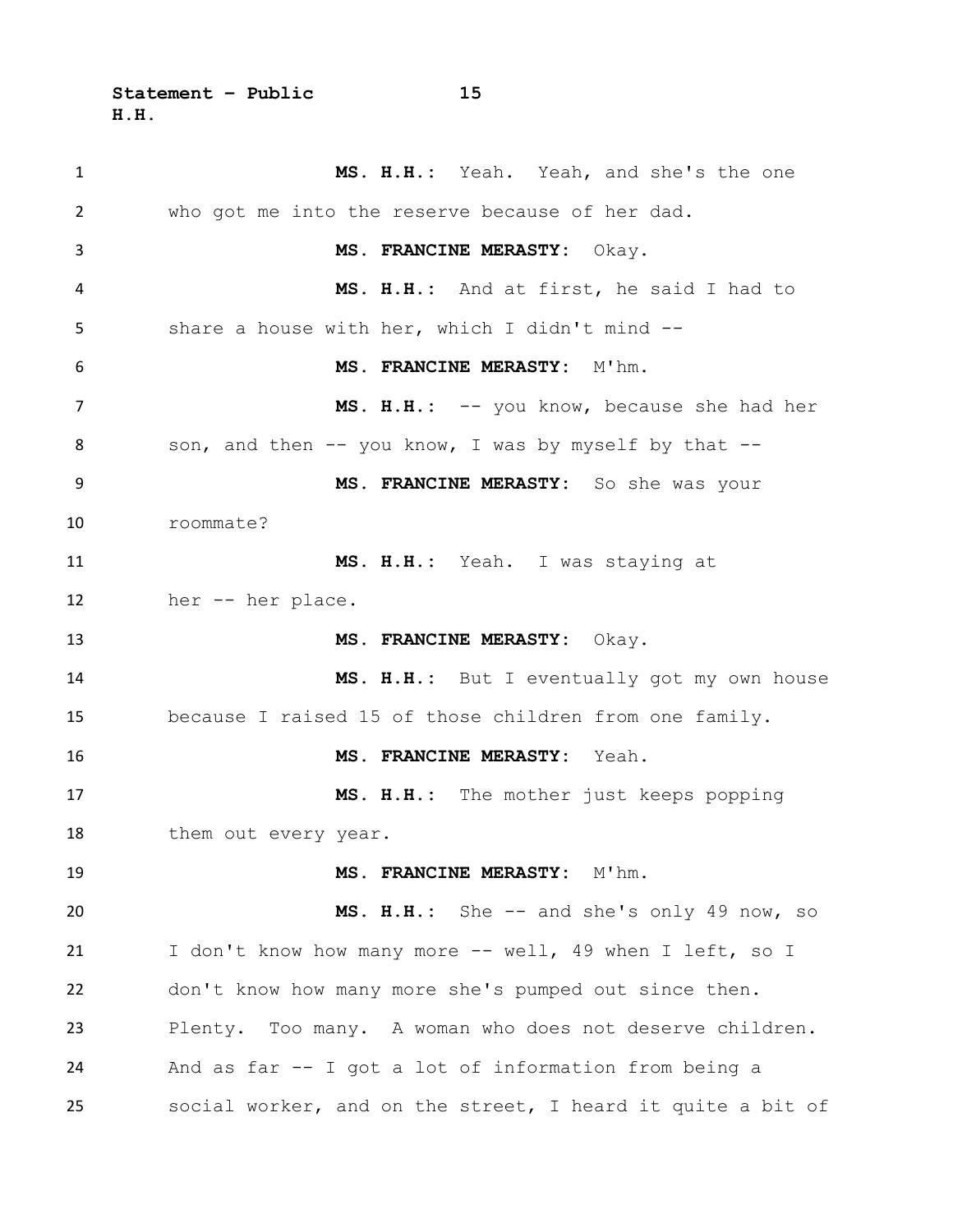**Statement – Public 16 H.H.** 

| $\mathbf{1}$ | where the missing women are. There was one gentleman in     |
|--------------|-------------------------------------------------------------|
| 2            | [Northwestern Ontario First Nation 1] who knew where bodies |
| 3            | were buried in [Northeastern Ontario Town 1], and I asked   |
| 4            | him, how -- how do you know where this is hidden? He goes,  |
| 5            | well, my uncle's a police officer, and -- and then he went  |
| 6            | on to tell me -- he goes, yeah, he goes, it's -- my uncle   |
| 7            | rapes and kills all these little squaws -- and that's       |
| 8            | exactly what he called us, squaws -- and I just looked at   |
| 9            | him. I didn't even think that word existed anymore. You     |
| 10           | know, when he said that, then I got, okay, well, $I - - I$  |
| 11           | know how the police think here. And I went to speak to one  |
| 12           | of the friends that I used to work with. I worked with her  |
| 13           | for nine years --                                           |
| 14           | MS. FRANCINE MERASTY: And where was this?                   |
| 15           | MS. H.H.: In [Northeastern Ontario Town 1],                 |
| 16           | Ontario --                                                  |
| 17           | MS. FRANCINE MERASTY: Yeah.                                 |
| 18           | MS. H.H.: -- which is only an hour and a                    |
| 19           | half from [Town 1 in Northwestern Ontario].                 |
| 20           | MS. FRANCINE MERASTY: And what were you                     |
| 21           | doing there?                                                |
| 22           | MS. H.H.: I was visiting one of my friends                  |
| 23           | that I worked with.                                         |
| 24           | MS. FRANCINE MERASTY: Yeah.                                 |
| 25           | MS. H.H.: And she also informed me that                     |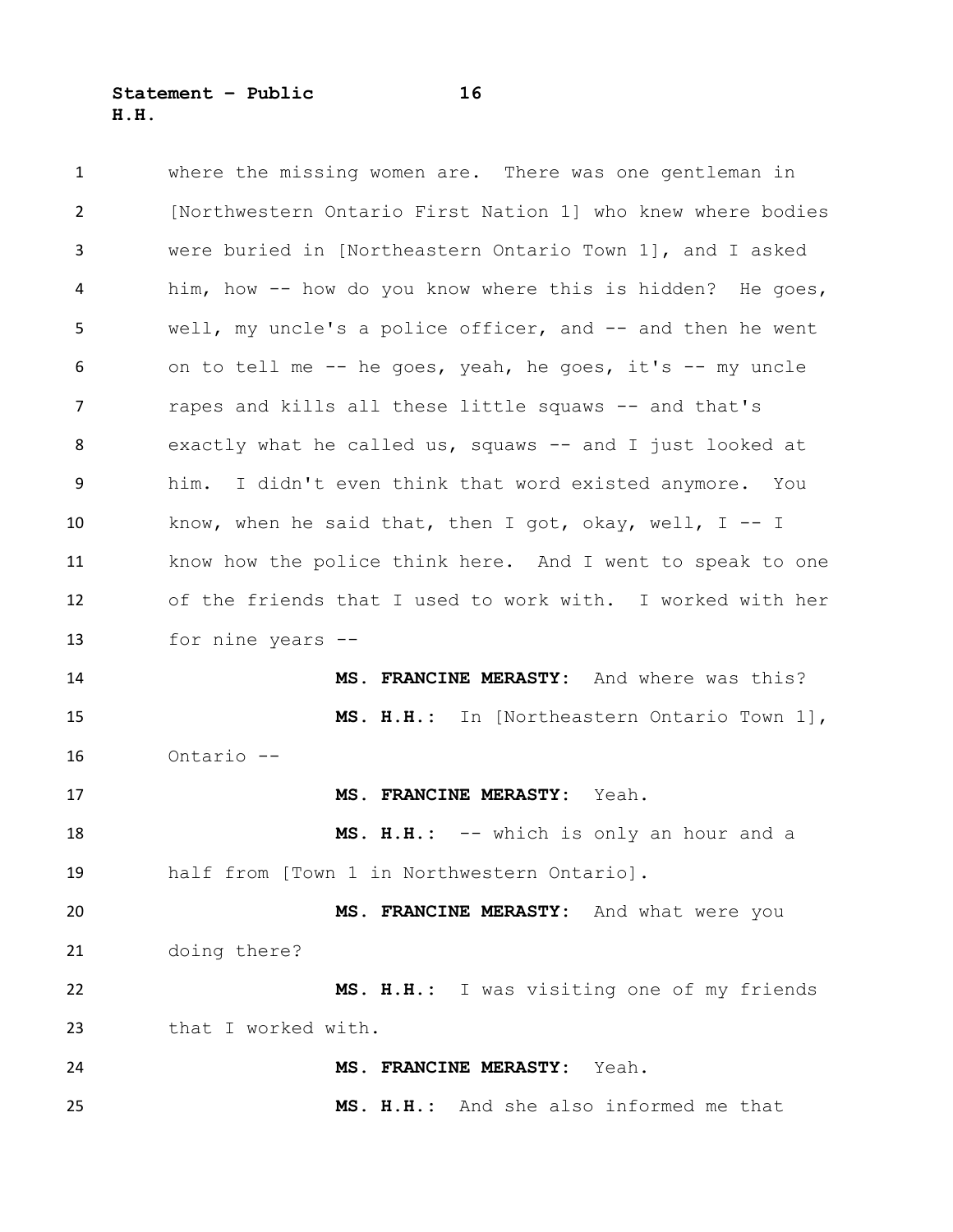another girl got raped and murdered the night before by another police officer. A week prior, three girls got murdered. **MS. FRANCINE MERASTY:** Yeah. **MS. H.H.:** And before that, there was close to 25 girls that went missing, never been found yet. **MS. FRANCINE MERASTY:** Just in that one place alone? **MS. H.H.:** Just in that one area, yeah, that one area, and I don't know what goes on in the rest of the area, but the -- this is just a little area, and this is how much is going on up there, and the government is not stepping up. Go up there with a fake name. I dare any politician to go up there with a fake name and try to live there for one week. I will pay you. I will pay your flight up there and back. You go up there with a different name. **MS. FRANCINE MERASTY:** You're talking about -- **MS. H.H.:** Justin. I really would like you -- I know you know me, and I want you to go live for one week up -- go live in [Northwestern Ontario First Nation 1]. That's the closest one. That'd be the safest one for you. Everybody carries guns, but there's -- you never hear of anyone getting killed by a gun. So I don't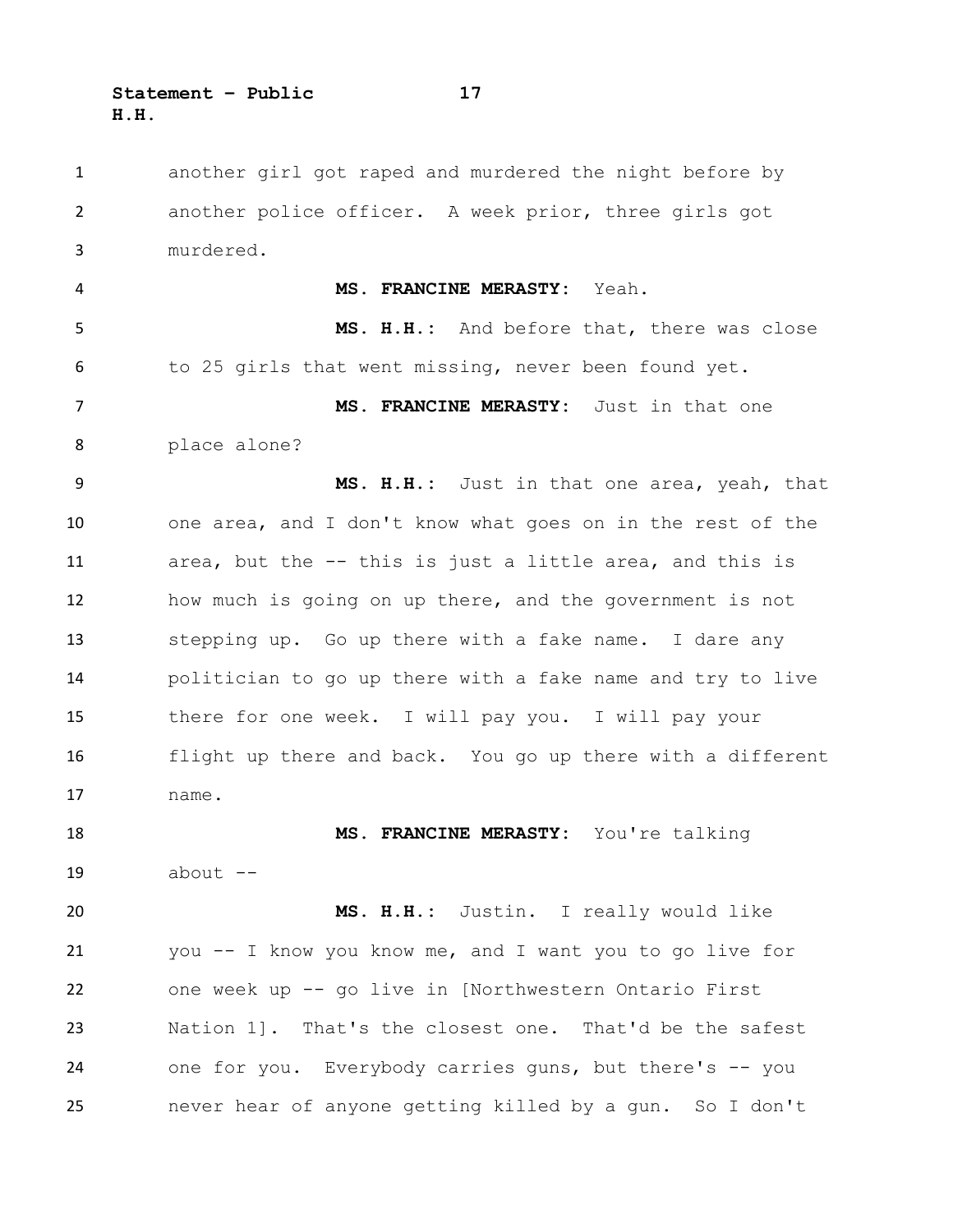know what's wrong -- why society does it, but the Natives don't do it, and we don't sit there and we don't drop 200 bears just for their gall bladder. The animals we kill, we eat. We feed our Elders first. I would drop five moose a year. The first one goes to the Elders, and if there's more Elders that need it, they get it, and then it goes to 7 the next biggest family, they get it. I usually drop five, 8 and then other people drop more if they wanted more, but I made enough -- I made sure I shot enough for the entire reserve.

 But I dare any politician to go up -- go up with a fake name. Do not use your real name. They'll know you, and especially you, Justin. They know you. Send up one of your colleagues. Go stay in [Northwestern Ontario First Nation 1] for one week. One week. Eat the meat. Enjoy the food, because you cannot eat the fish up there. You can't eat the moose up there, and enjoy the green buffalo -- I mean, the green baloney that you have to eat. There's no fresh food up there. Go live up there for one week, please. **MS. FRANCINE MERASTY:** What about the wild meat? Is it good?

 **MS. H.H.:** No. All the meat is contaminated. You cannot eat the meat.

**MS. FRANCINE MERASTY:** What's contaminating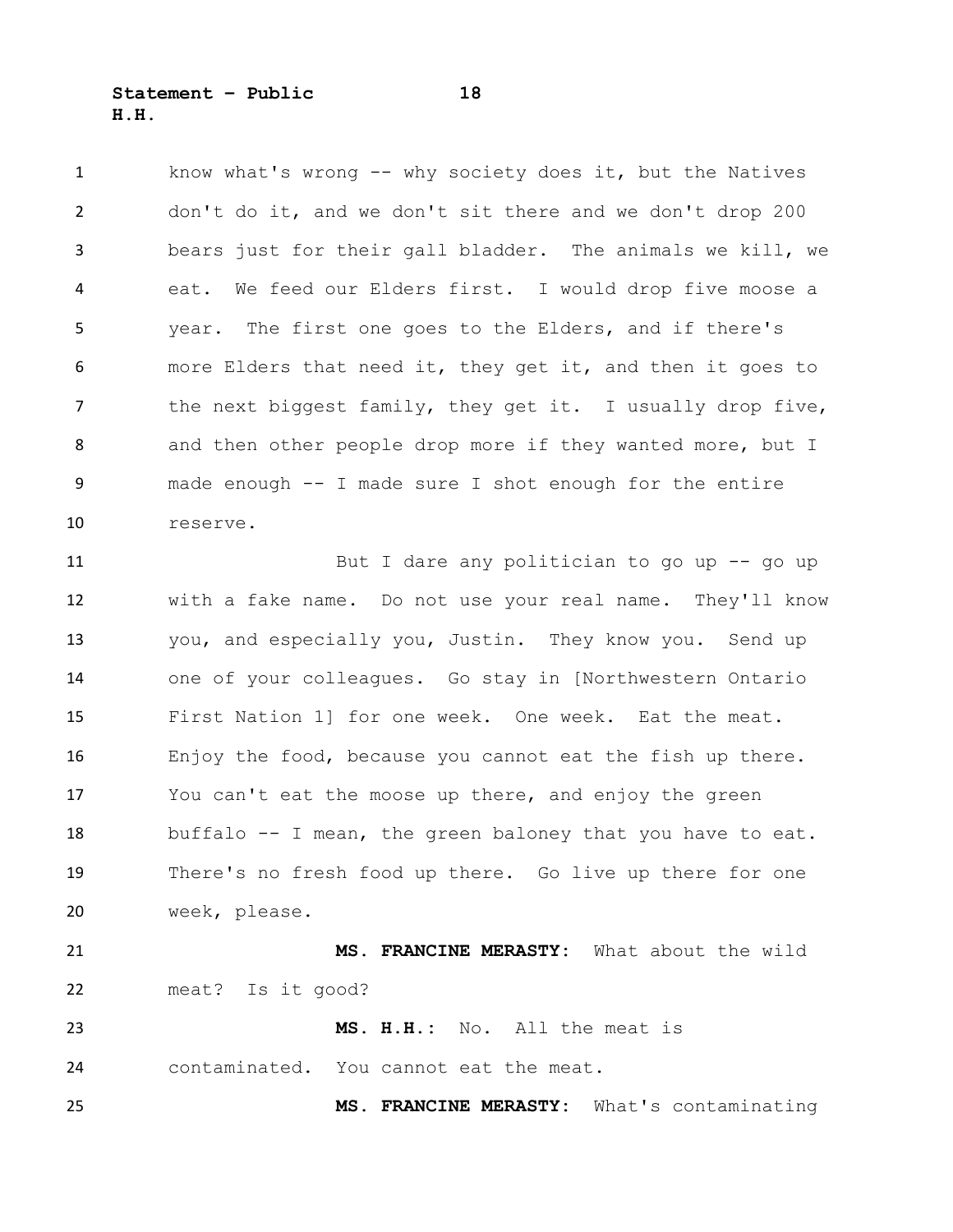**Statement – Public 19 H.H.** 

it?

 **MS. H.H.:** The -- all the garbage that they're secretly dumping into the lakes. They do that about 2 or 3 in the morning. They're dressed in white suits. There's two of them. One's holding a big hose, the other guy's -- and right on the side of the truck reads "toxic," and they go at night when they think no one's 8 going by, and they dump it all in the lake, and I sat there 9 and I got pictures of them dumping it in. They -- and on my very last picture, my flash went off. They came running after me. I just start -- just started the truck and I 12 just left. They never did catch me. **MS. FRANCINE MERASTY:** Who was dumping this stuff? **MS. H.H.:** There was no name on the side of

16 the truck. They have been doing it, then, for two years because I caught them six times, and this is late at night because I would go to the bingo. The bingo's not out [sic], and it was a two-and-a-half-hour drive home, and that's when I would catch them, just when they think nobody's around, and I caught them doing that, and -- oh, yeah. You pay the police something, you'll get away with anything up there, and there's many Aboriginal women's bodies up there.

Actually, underneath the [Town 1 in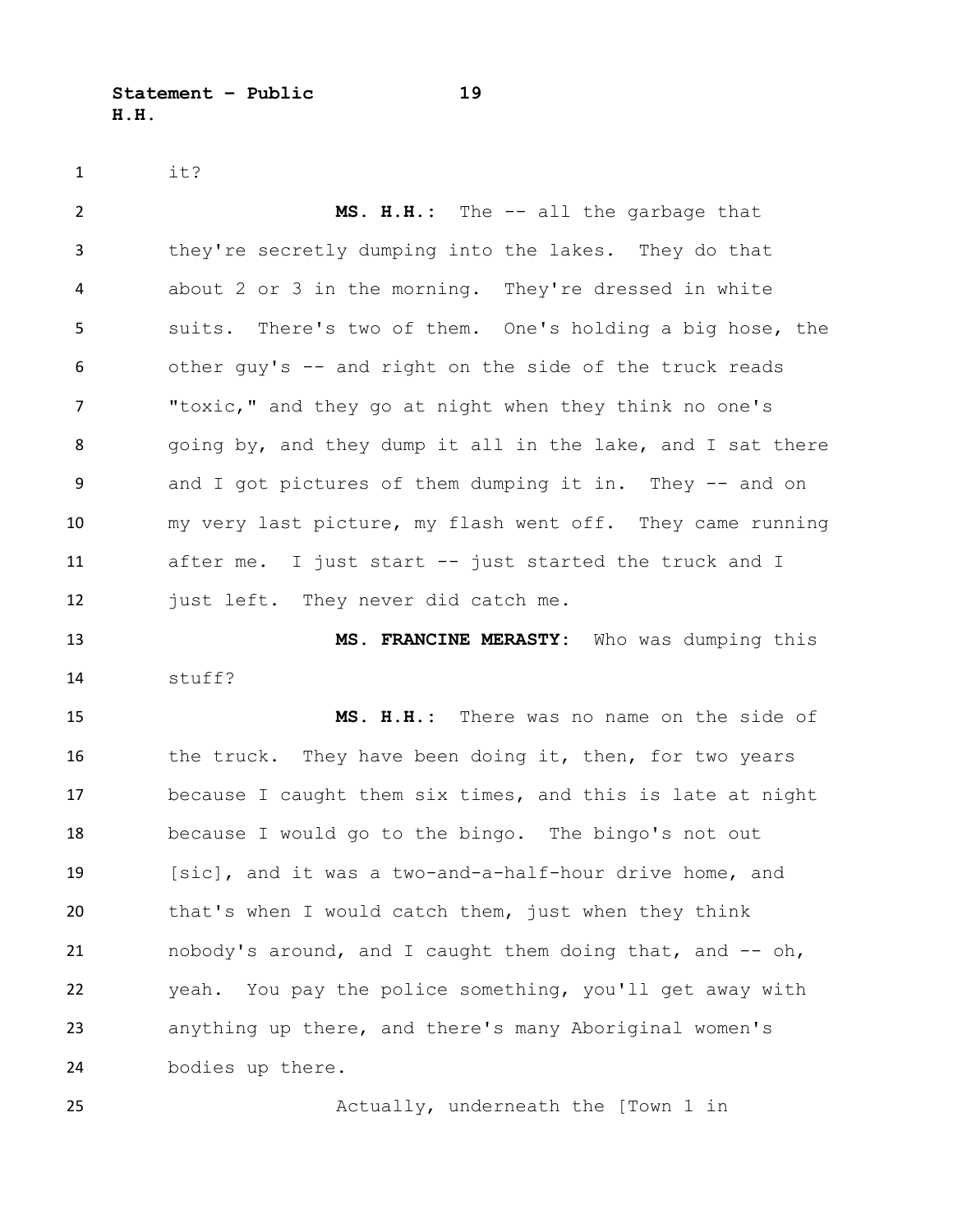**Statement – Public 20 H.H.** 

 Northwestern Ontario] hospital, there's over 5,000 newborns; healthy, murdered newborns. There's a doctor which the [Town 1 in Northwestern Ontario] hospital has hanging up -- proudly hanging up, and it's right in the centre the minute you walk in that door. That picture has to be taken down. Excavation has to -- has to be done underneath [Town 1 in Northwestern Ontario] hospital. There's over 5,000 newborn babies. Nothing wrong with them. He killed them, and I got verification from -- there was 75. That was a big circle that night, and every one of 11 them lost the baby, and none -- none of them were sick. They walk -- they -- they walk in pregnant, they walk out not pregnant but with no baby. The baby's under the hospital. Jeez, he forgot to give them the directions. 15 That doctor purposely killed -- I -- I really don't know 16 how many thousands. He was up there for almost 40 years by himself doing this.

18 And also, there's a lot of dirty lawyers up there along with police. The bands, they are not poor up there. They have the money, but that -- it's the Chiefs who are pocketing the money. There's over a million dollars just -- on one reserve that I know that's being hidden by a lawyer. You guys have him. I'll let you know that. You have charged him, but I hope you figure the rest out because it's for the safety of all the people up there,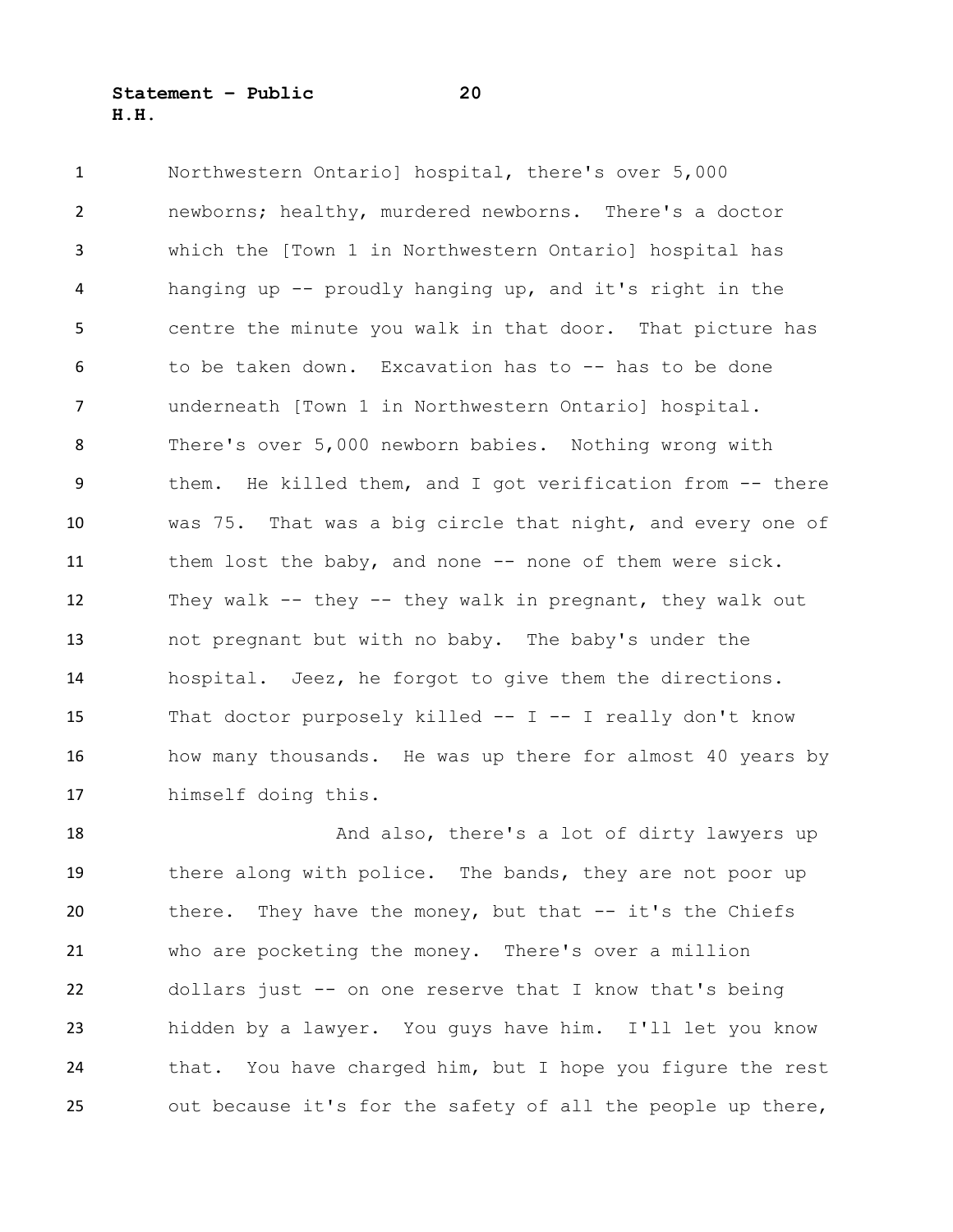**Statement – Public 21 H.H.** 

 of what's left, the ones that aren't starving to death. Change has to be made. **MS. FRANCINE MERASTY:** So going back to your assault, what -- how has it affected you, like, after? **MS. H.H.:** I am more -- oh, I'm extremely cautious. It's made me more paranoid of trusting people. I -- I have a very hard time trusting people. 8 MS. FRANCINE MERASTY: What about physically? **MS. H.H.:** Oh, physically, I've been a physical mess since that happened. I'll -- I'll trip over -- **MS. FRANCINE MERASTY:** I see -- I see you're using a cane. Were you using a cane prior to your assault? **MS. H.H.:** No. I never used a cane. I was 16 healthy as a bean. I -- I could haul out moose. I could haul out whatever. It didn't matter. I was in tiptop shape. **MS. FRANCINE MERASTY:** And after the assault? **MS. H.H.:** After the assault, I was in a wheelchair, and then I -- I'm bound and determined to get healthy without the use of crutches. I have crutches in my truck. I have my cane right here. I hate using it, but I have to in order to get better, and I'm in constant pain,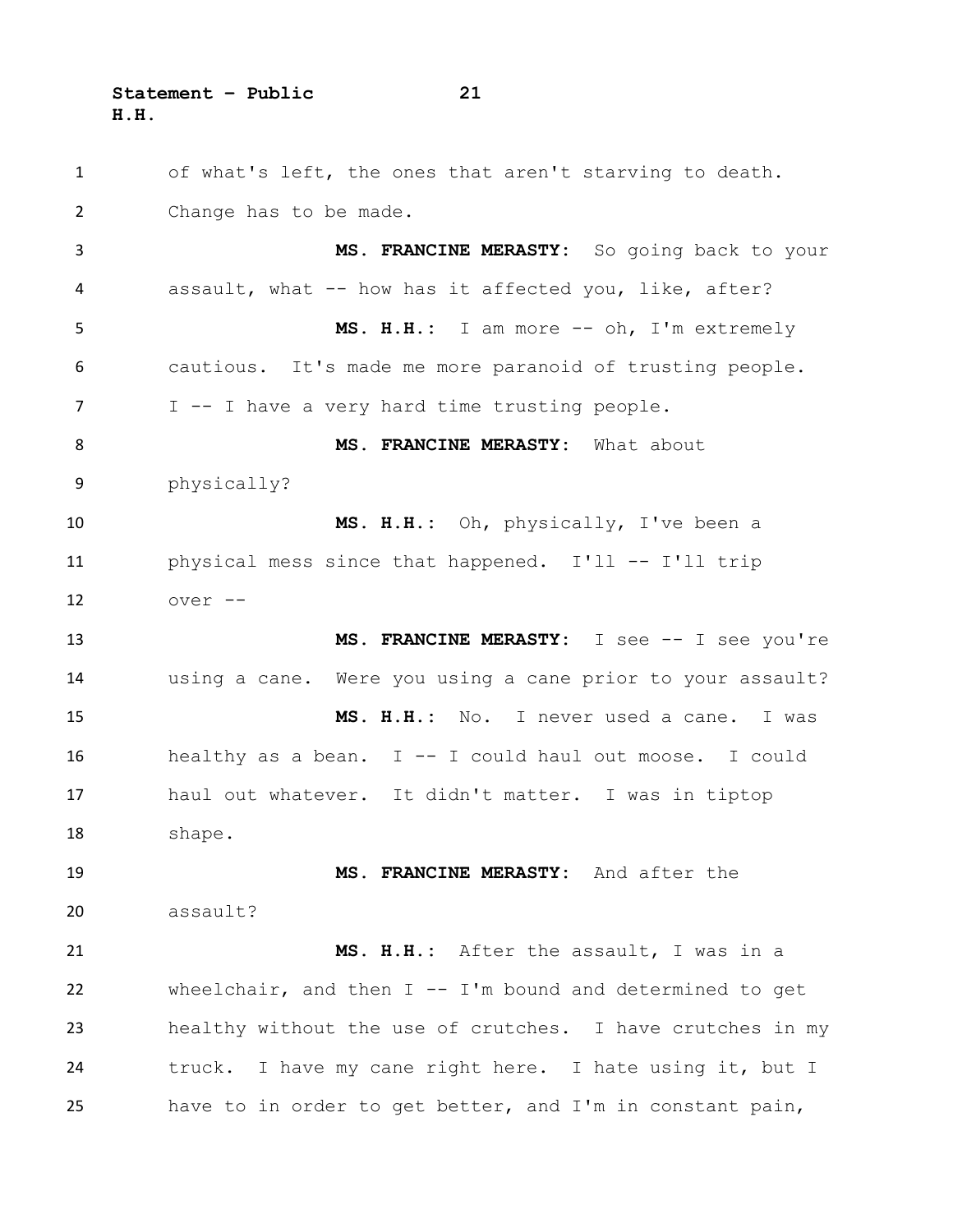24/7. I'm on the strongest painkillers. I do not even want to be on painkillers, but the doctors cannot find out, cannot heal it. I'm taking epidural steroid shots trying to get rid of the pain so I can get off the painkillers because I hate being on them, and I'm an emotional mess every morning that I wake up. I pray to the Creator for 7 another nice day and a healthy day, and if I get that, that's a bonus. **MS. FRANCINE MERASTY:** So you said that you made a statement to the police and then the statement went missing. **MS. H.H.:** Correct. **MS. FRANCINE MERASTY:** So then you couldn't -- they couldn't file charges against the woman -- **MS. H.H.:** That's -- that's correct. **MS. FRANCINE MERASTY:** So then what happened after that? Like -- **MS. H.H.:** I -- my mom called me. She was sick, so I left the hospital and I went and looked after my 20 mom for five years, and she passed, and then I -- and then -- that's when I came down to get fixed down here in Toronto, and I've been down here since. **MS. FRANCINE MERASTY:** M'hm. Can you tell me about your background, like, how you grew up and maybe your education and things like that.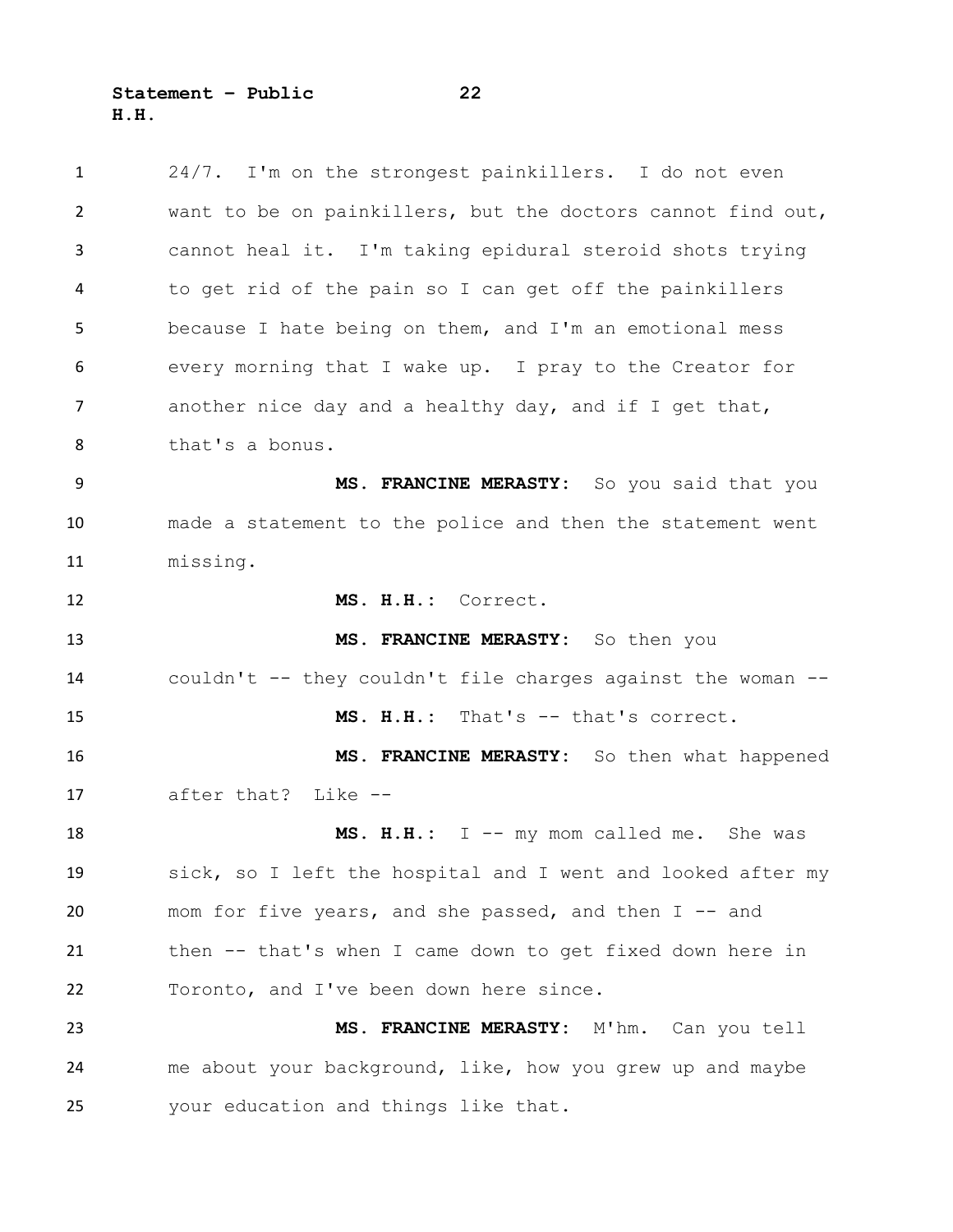**Statement – Public 23 H.H.** 

 **MS. H.H.:** Yeah, sure. I had a fantastic childhood. I bought all my toys. I was taught how to take care of your money, buy what you need, but of course I needed my little motorbike, my little toys, my little Ski-doos, and we did not ever do without a meal. There was always three full-course meals a day. My mom was home  $7 \t24/7.$ 8 MS. FRANCINE MERASTY: Where did you grow up? **MS. H.H.:** I grew up in [Northeastern Ontario Town 2]-- I was born in [Ontario City 1], and we moved to [Northeastern Ontario Town 2] when I was 2, and I lived there, well, until my mom passed in 2011. **MS. FRANCINE MERASTY:** So your dad is [European nationality], you said? **MS. H.H.:** Yeah, my dad's [European nationality]. **MS. FRANCINE MERASTY:** And your mom is Anishinaabe? **MS. H.H.:** A Shinaabe. Correct. Yeah. **MS. FRANCINE MERASTY:** Oh, okay. And  $--$  and  $--$  **MS. H.H.:** And my dad passed away -- **MS. FRANCINE MERASTY:** And how many siblings do you have?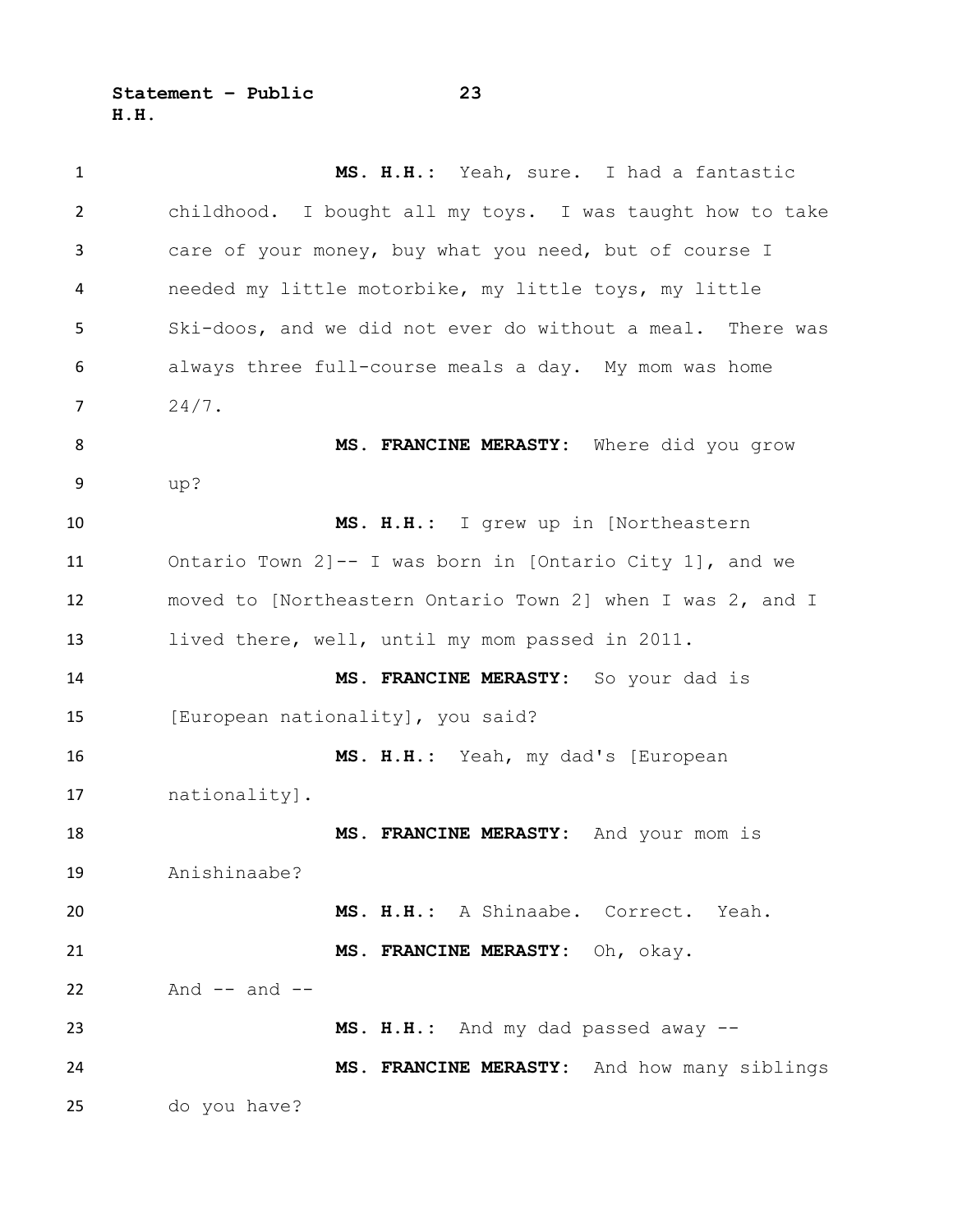**Statement – Public 24 H.H.** 

 **MS. H.H.:** I have two sisters and a brother. **MS. FRANCINE MERASTY:** Okay. And your dad passed away? **MS. H.H.:** He passed away when he was only 53. That was almost 30 years ago -- **MS. FRANCINE MERASTY:** Okay. 7 MS. H.H.: -- that he passed. He passed young. Massive heart attack, eh? **MS. FRANCINE MERASTY:** So where did your mom grow up? **MS. H.H.:** My mom grew up on the reserve in **Industern Ontario First Nation 11. MS. FRANCINE MERASTY:** And where is that located? **MS. H.H.:** [*Description of Northwestern Ontario]* -- **MS. FRANCINE MERASTY:** Yeah. **MS. H.H.:** -- and [*description of Northwestern Ontario*]*.*  **MS. FRANCINE MERASTY:** So how far would it be from Toronto? **MS. H.H.:** What -- the reserve -- **MS. FRANCINE MERASTY:** Yeah. **MS. H.H.:** -- or -- oh. From Toronto? Okay, like, [*description of travel*].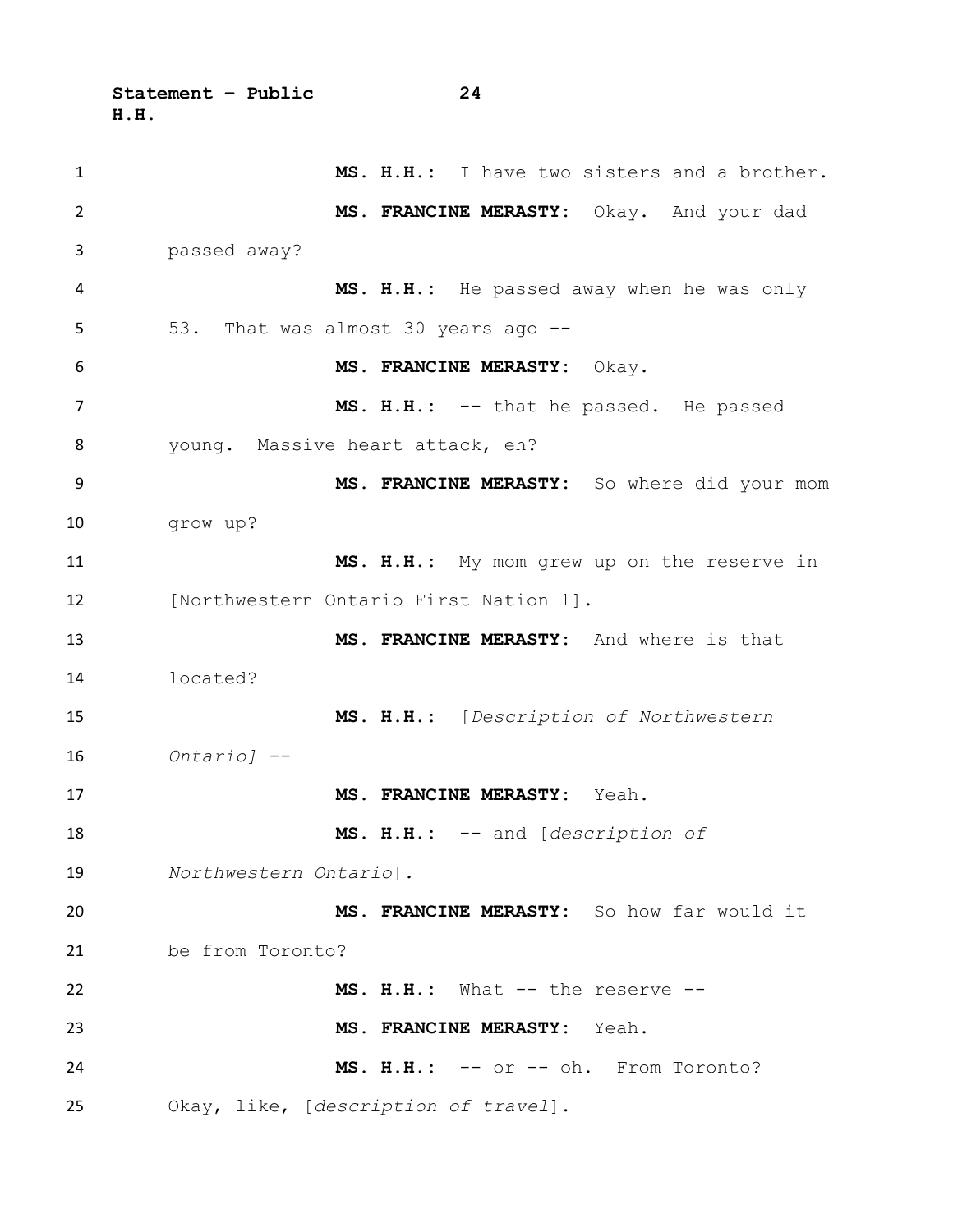**Statement – Public 25 H.H.** 

 **MS. FRANCINE MERASTY:** By road or by plane? **MS. H.H.:** Driving. **MS. FRANCINE MERASTY:** Driving? Oh, okay. **MS. H.H.:** Yeah. Yeah. **MS. FRANCINE MERASTY:** Okay. And where did -- where did your mother meet your father? **MS. H.H.:** They met in Toronto, actually. Mom was working at [Employer]. **MS. FRANCINE MERASTY:** Oh, okay. **MS. H.H.:** And my dad was -- he could not -- he was taking English lessons at Ryerson, and he was taking electrical as a trade. **MS. FRANCINE MERASTY:** Did he move here from another place? **MS. H.H.:** No. He got transferred to [Town 3 in Northwestern Ontario]. I don't know why I can't say that. **MS. FRANCINE MERASTY:** [Town 3]? **MS. H.H.:** Yeah. Yeah. He got transferred up there, and then my mom got hired up there as a cook. **MS. FRANCINE MERASTY:** Oh, okay. Yeah. **MS. H.H.:** And then they met again, and then my dad got transferred somewhere else, and my mom got transferred; they met again. But this time my dad had a ring ready, and he proposed to her and they got married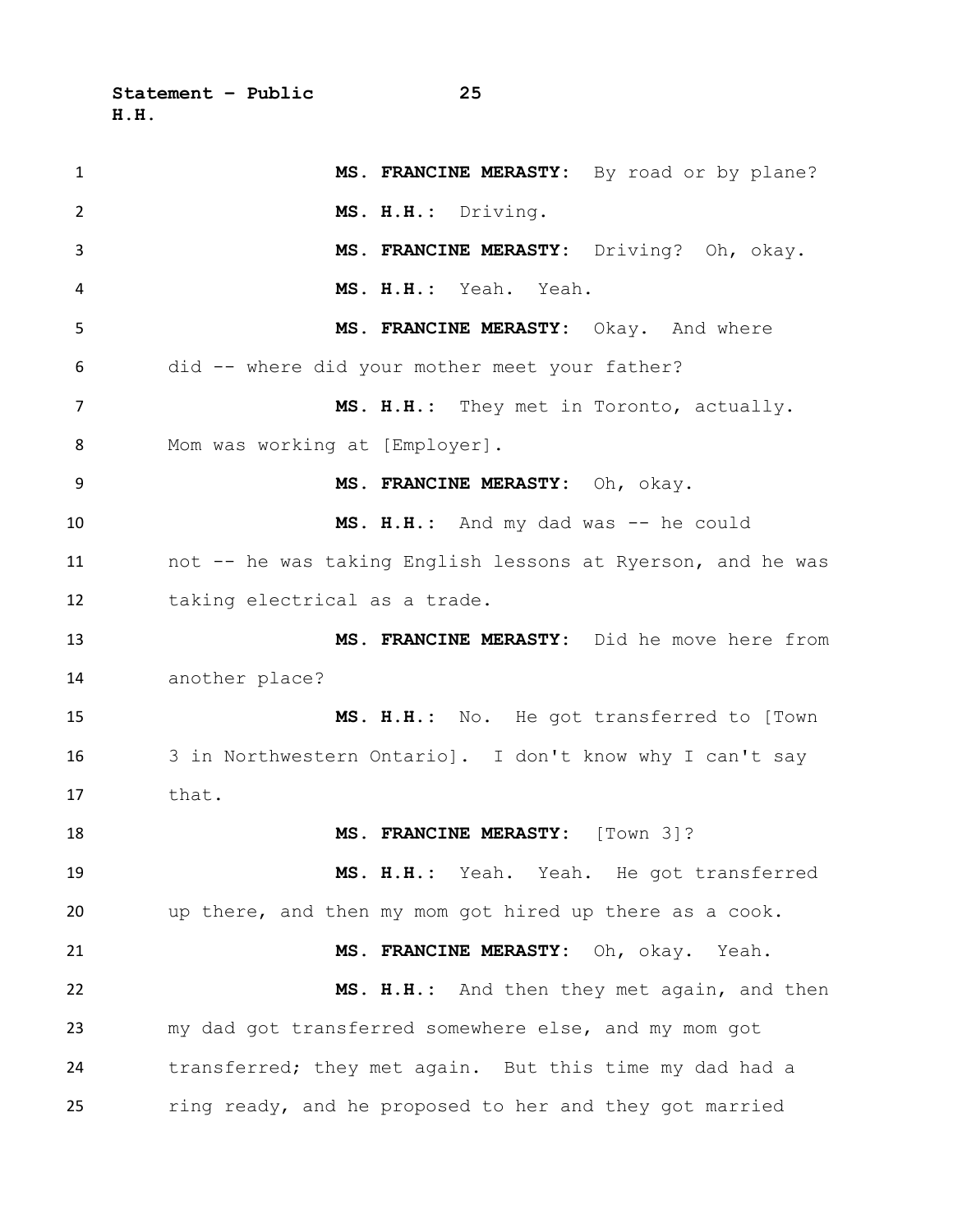**Statement – Public 26 H.H.** 

 and  $-$  **MS. FRANCINE MERASTY:** Yeah. **MS. H.H.:** -- they had four healthy kids, 4 and -- we're all healthy, we're all living. Even though I'm in rough shape, I'm going to be healthy again and a hundred percent. **MS. FRANCINE MERASTY:** Yeah. And did any of your -- like, your grandparents or your parents go to residential school? **MS. H.H.:** Yes. My mother went to residential school. My grandmother went, all my aunts, all my uncles went, 15 of them, and -- **MS. FRANCINE MERASTY:** Which one did they go to? **MS. H.H.:** [Residential School 1]. And there was just as much abuse there as in any other residential school, and my mom passed without even getting 18 the money. She was waiting for that, to take her last trip somewhere. **MS. FRANCINE MERASTY:** Yeah. **MS. H.H.:** She never got it. **MS. FRANCINE MERASTY:** Oh. **MS. H.H.:** So there should be something done about that, you know? At least divide it up among the kids because we had to grow up listening to her stories --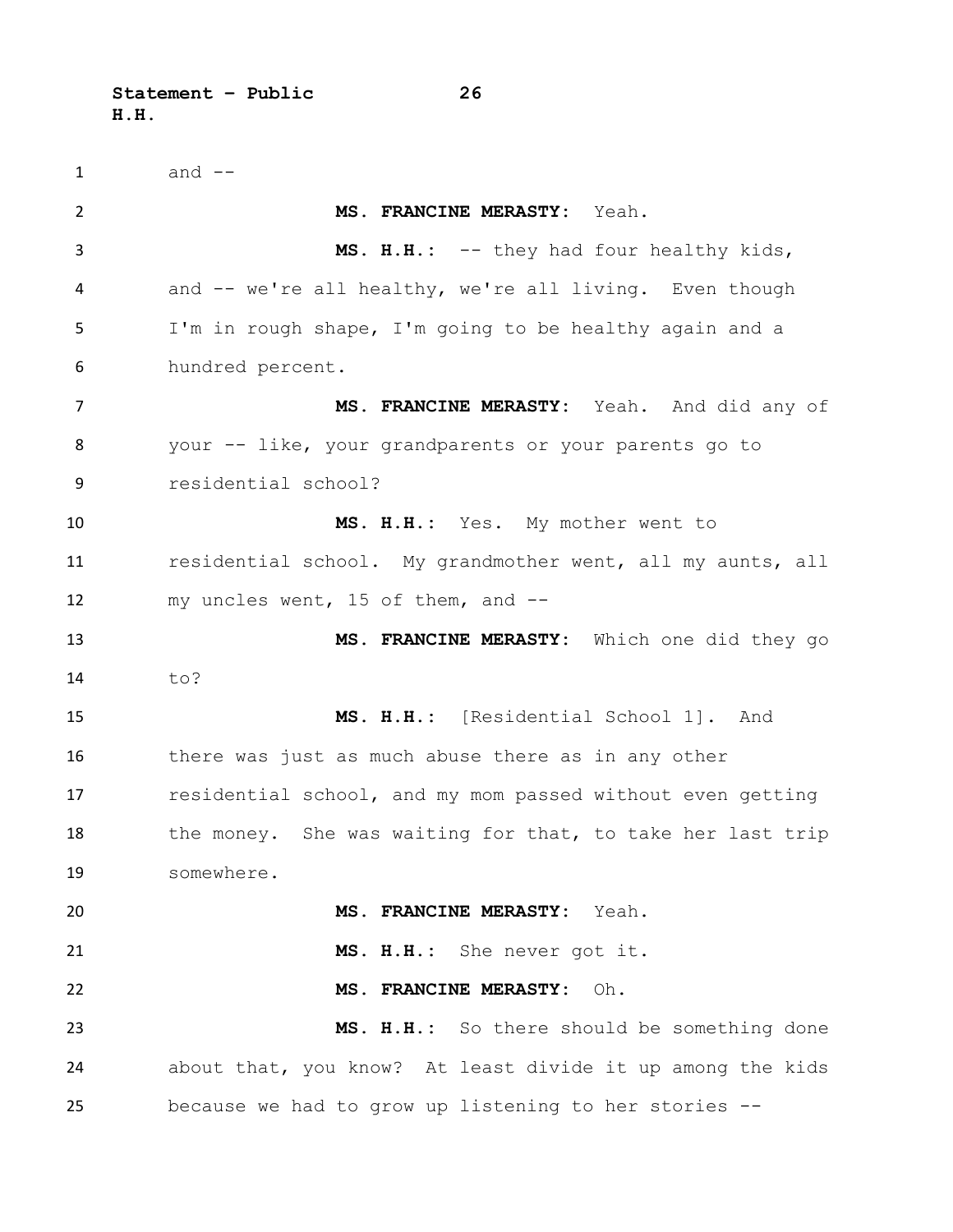1 MS. FRANCINE MERASTY: M'hm. **MS. H.H.:** -- of her brother not even being a foot away yet they couldn't even talk to each other. **MS. FRANCINE MERASTY:** Yeah. **MS. H.H.:** And the minute she walked in residential school, she said they shaved their heads because you're Indian, you got fleas. You know? Like, 8 okay. I guess every white person that I see has fleas, you know? That's how they categorize us. I'm just giving an example, you know? **MS. FRANCINE MERASTY:** Yeah. **MS. H.H.:** You can't category a million people over -- over one person, and that's what the residential schools did, and they were very mean. They were very abusive. They starved the kids. They -- they didn't let the kids go to the bathroom. They peed themselves. They did other stuff, and -- they weren't fed properly. They weren't clothed properly. They shaved their heads so they didn't have to buy shampoo. They got raped constantly, and my mom said she could remember hearing yells for help, but all -- all the doors got locked. Nobody was allowed in or out, and that's -- that's when you knew there was somebody getting raped or killed. **MS. FRANCINE MERASTY:** So -- so you said you grew up in North Bay, Ontario.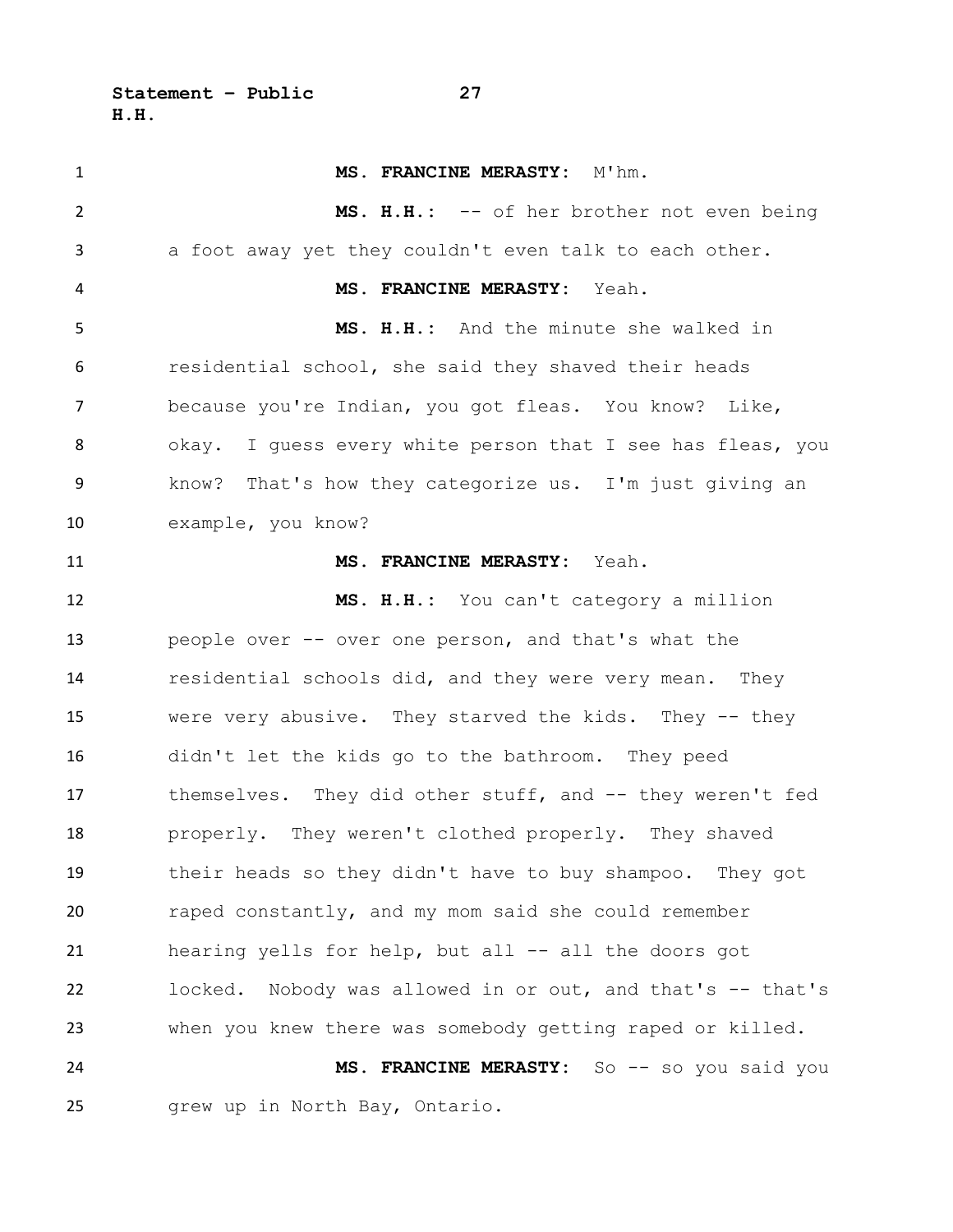**Statement – Public 28 H.H.** 

 **MS. H.H.:** Correct. Yeah. **MS. FRANCINE MERASTY:** And you had a happy childhood. **MS. H.H.:** Oh, a super childhood. Yeah. **MS. FRANCINE MERASTY:** Yeah. And so can you tell me about your education? **MS. H.H.:** Yes. Oh, yeah. My education, I 8 got my Native social service worker program in the college. I took that just for something to do, but then I spotted the social work, and I'm a natural helper for people, and I've been told that by Elders, and it just seemed to fit everything I do because I love helping people, and that's a field I chose, so I went to the [University 1]. I got my Ph.D. in social work. I got my masters in pluralism and ethnic studies. That's, like, a multi-culturalism course. I also have my degree for a neurologist, which I got in [United States]. I'm a mediator, which I attended the 18 [University 2]. I am a [Trade 1]. I took that course up in [Town 4 in Northwestern Ontario]. I'm a -- I'm the second female [Trade 2] in all of Canada. That was in 21 1978, and -- **MS. FRANCINE MERASTY:** So like a [Trade 2]? **MS. H.H.:** A [Trade 2]. Yeah. **MS. FRANCINE MERASTY:** A [Trade 2]. Okay. **MS. H.H.:** Yeah. A [Trade 2], you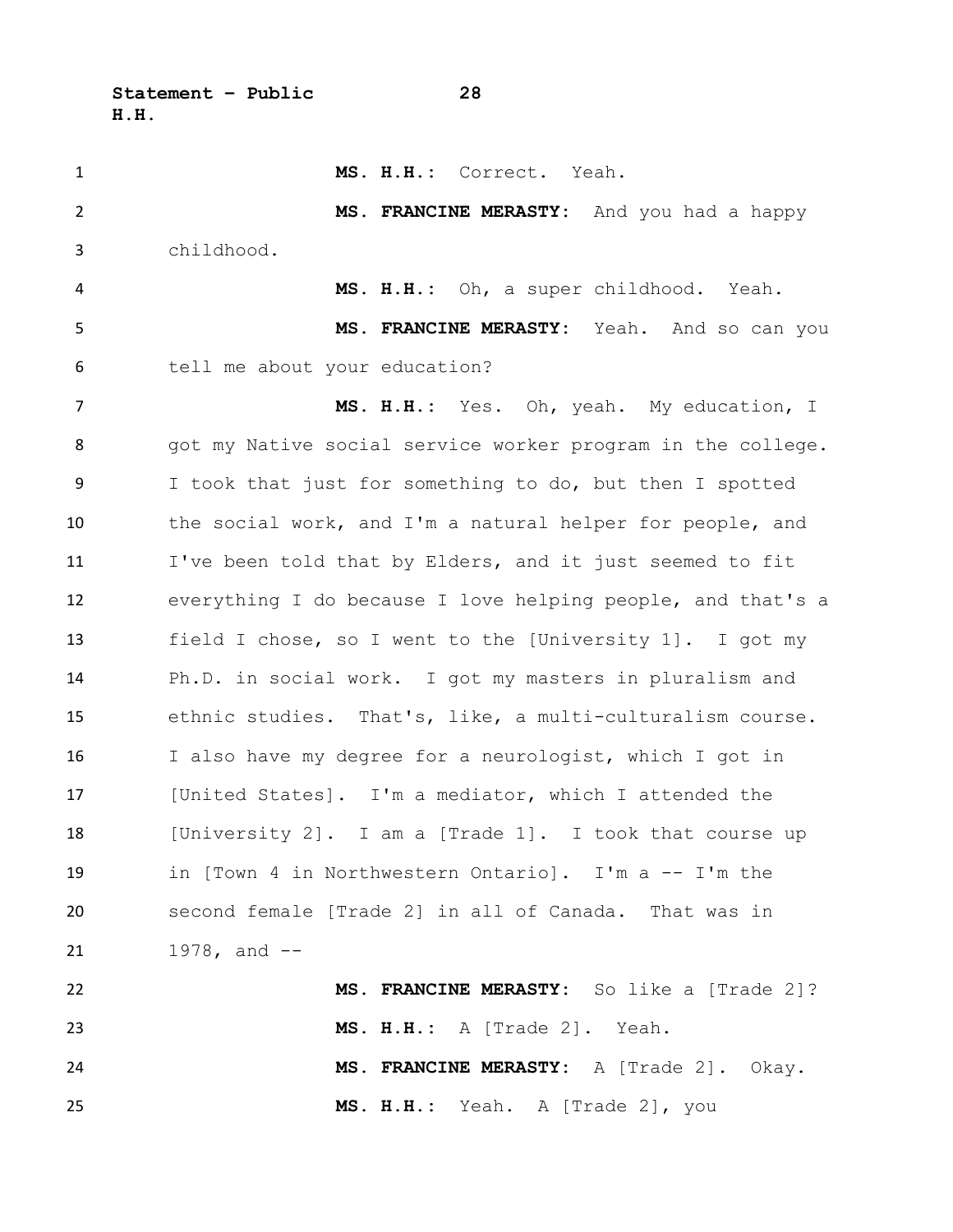**Statement – Public 29 H.H.** 

| $\mathbf{1}$   | [description of Trade 2].                                   |
|----------------|-------------------------------------------------------------|
| $\overline{2}$ | MS. FRANCINE MERASTY: Oh, okay.                             |
| 3              | MS. H.H.: [Description of Trade 2]--                        |
| 4              | MS. FRANCINE MERASTY: Yeah.                                 |
| 5              | MS. H.H.: -- and shipped to you.                            |
| 6              | [Description of Trade 2].                                   |
| $\overline{7}$ | MS. FRANCINE MERASTY: Okay.                                 |
| 8              | MS. H.H.: Easy job.                                         |
| 9              | (LAUGHTER)                                                  |
| 10             | MS. H.H.: [Trade 1] -- oh, jeez. I know                     |
| 11             | there's lots, but for now, that's all I can remember, too,  |
| 12             | right now.                                                  |
| 13             | MS. FRANCINE MERASTY: So you said that                      |
| 14             | after the assault, like, it really affected you. Have you   |
| 15             | been working since that time?                               |
| 16             | MS. H.H.: $I - yes$ , $I - I$ work off and on               |
| 17             | because there are people that I worked with before in       |
| 18             | Toronto, and they found out I was in Toronto, and the       |
| 19             | company that I worked for, they asked me to come to work    |
| 20             | the minute they found out I was in town, and I had to       |
| 21             | refuse, and -- so I -- but they asked me if it was okay if  |
| 22             | they gave my name out to -- for certain people because      |
| 23             | they'd been asking for me, and I do come just for them, and |
| 24             | I do it for free. I don't charge them because they're on    |
| 25             | ODSP like I am, trying to live off a -- lucky if it's a     |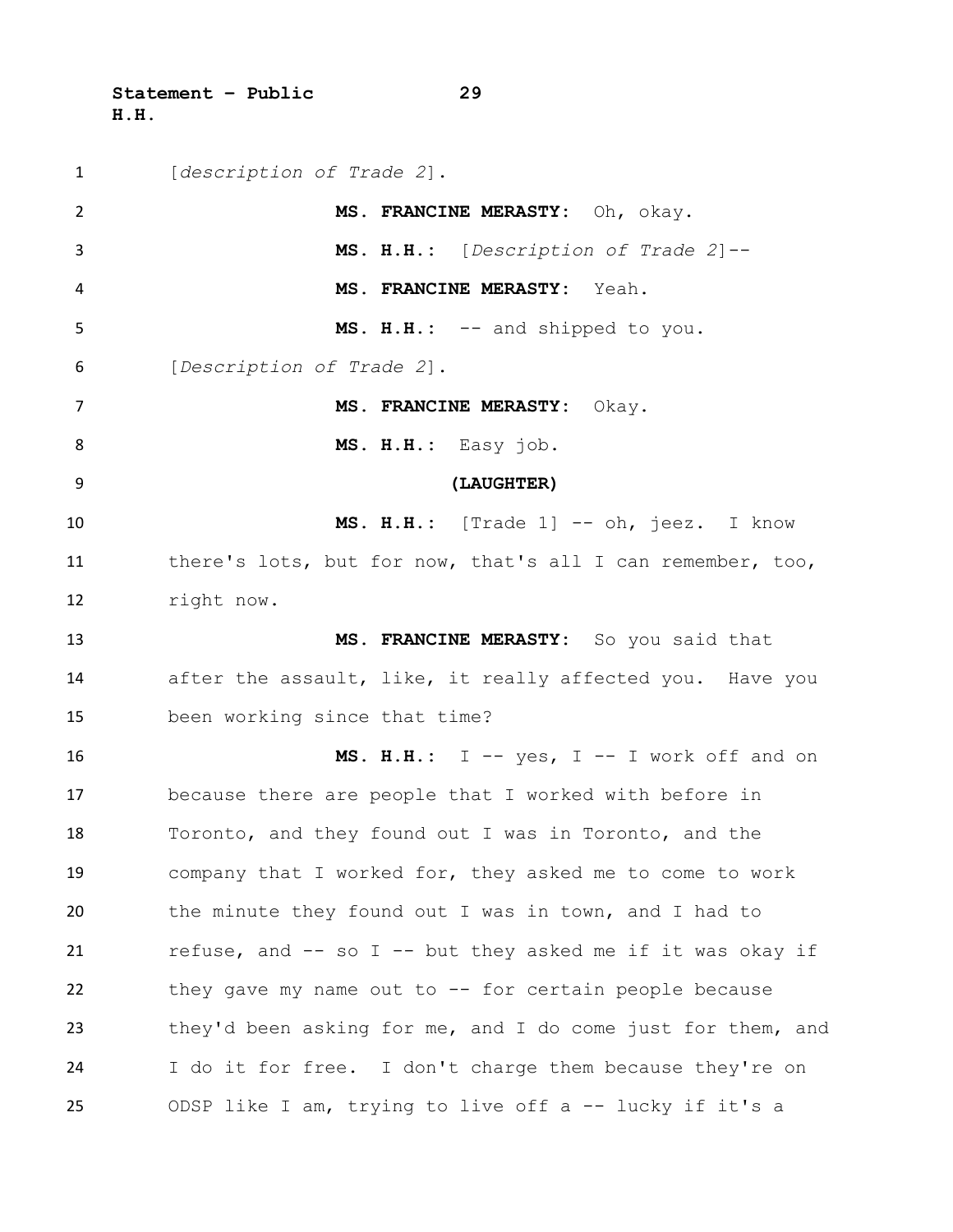**Statement – Public 30 H.H.** 

 thousand dollars sometimes, and I'm in downtown Toronto. Every time you step out that door, it cost you a hundred dollars. It's too expensive to live down here, and why we're always sent down here to get healed, I don't know. There should be a place for us to at least stay till we're healed and then leave, and that's my personal opinion 7 on -- on that.

8 But I really would love to see a political figure go up, especially with the election going up. It would be to your benefit, and if you help those Natives up there, they will help you in return. There's a lot of information which they have up there which the government would love to hear, the same with MNR.

 **MS. FRANCINE MERASTY:** Like, what kind of information?

 **MS. H.H.:** Where the elk -- where the animals -- because they want to slaughter all the elk, so we protect them and we don't tell them where they go or where they live, and there's a lot of scanning going on, money-scanning with lawyers and Chiefs.

**MS. FRANCINE MERASTY:** What's

money-scanning?

 **MS. H.H.:** They pocket the money that comes in, and then there's no money for people that get hurt, like me, for example. There wasn't one cent available for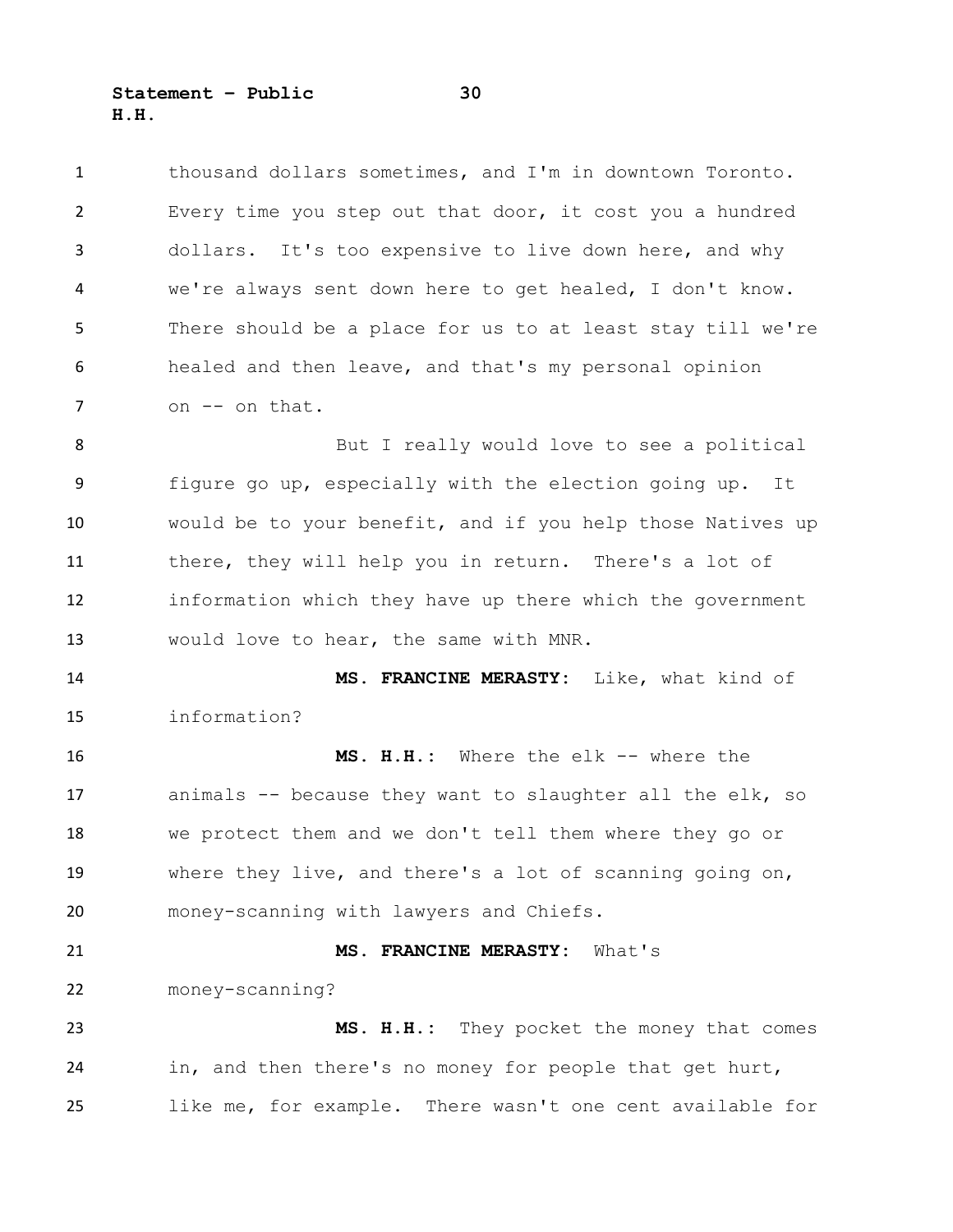me to get a cast put on because Indian Affairs didn't cover a full cast, and -- I think -- maybe I just hit every hard rock that was -- every rock that was in my way at that time. Bad memories. I will never go back up there; beautiful country, and I really would love to go up there, but no, not until a government official goes up there and sees how -- how it's like. I'll be more than willing to go up and help straighten them out. There's a lot of drugs up there. There's a lot of shoe polish. There's a lot of Listerine. There's a lot of deodorant. There's all these things with alcohol in it because since they're dry reserves, they've got to find alternative methods to bring in their alcohol, and many of them have turned to hairspray, and now in [Town 1 in Northwestern Ontario] they don't even sell hairspray on Sundays. You can't buy hairspray on Sundays. Ah. You learn something new everywhere you go.

18 And that's pretty well -- I'm in a lot of pain. I'm still suffering from -- from it emotionally, physically, and psychologically. It's going to take time for me to heal, but I'm well on my way of healing and being good again.

 **MS. FRANCINE MERASTY:** All right. So we've been -- well, you've been talking here for about 40 minutes. Do you want to take a break, or are we done,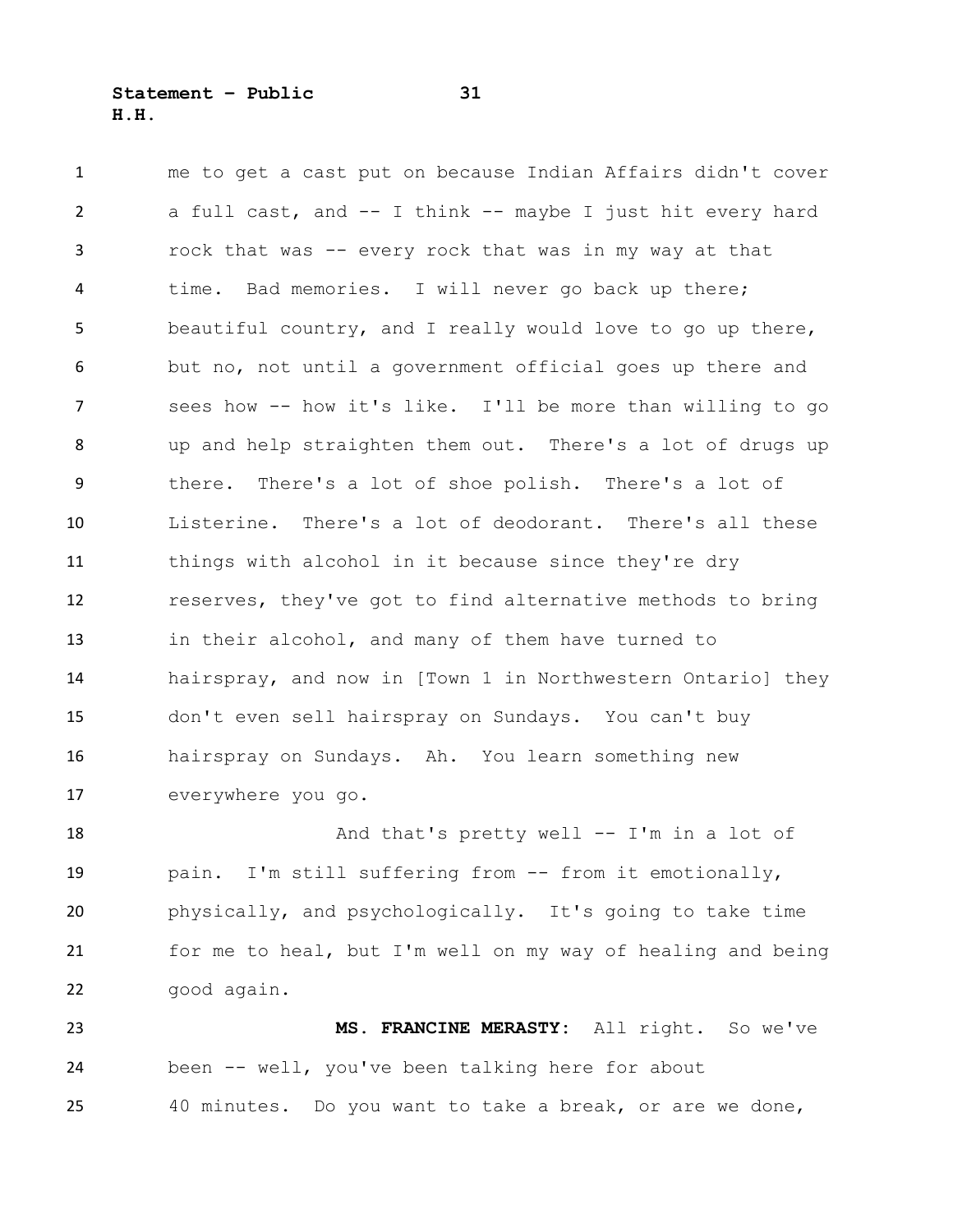**Statement – Public 32 H.H.** 

 or -- **MS. H.H.:** Yeah, that's pretty well it? Did I get everything pretty well? **MS. FRANCINE MERASTY:** I think so. **MS. H.H.:** Yeah. **MS. FRANCINE MERASTY:** Yeah. **MS. H.H.:** And nothing too racist, I hope. **(LAUGHTER) MS. H.H.:** The government, though, I want 10 them -- hey, you bastards, you get up there. **(LAUGHTER) MS. H.H.:** I dare you. No, not you, Justin. They know you. **(LAUGHTER) MS. FRANCINE MERASTY:** Okay. **MS. H.H.:** Because I know. I used to smoke dope with Justin. **(LAUGHTER) MS. FRANCINE MERASTY:** Oh. **MS. H.H.:** That's why he wants to sit there and pass a bill, eh? **(LAUGHTER) MS. H.H.:** He doesn't want to get caught. **MS. FRANCINE MERASTY:** Okay. **MS. H.H.:** See, I can get him kicked out of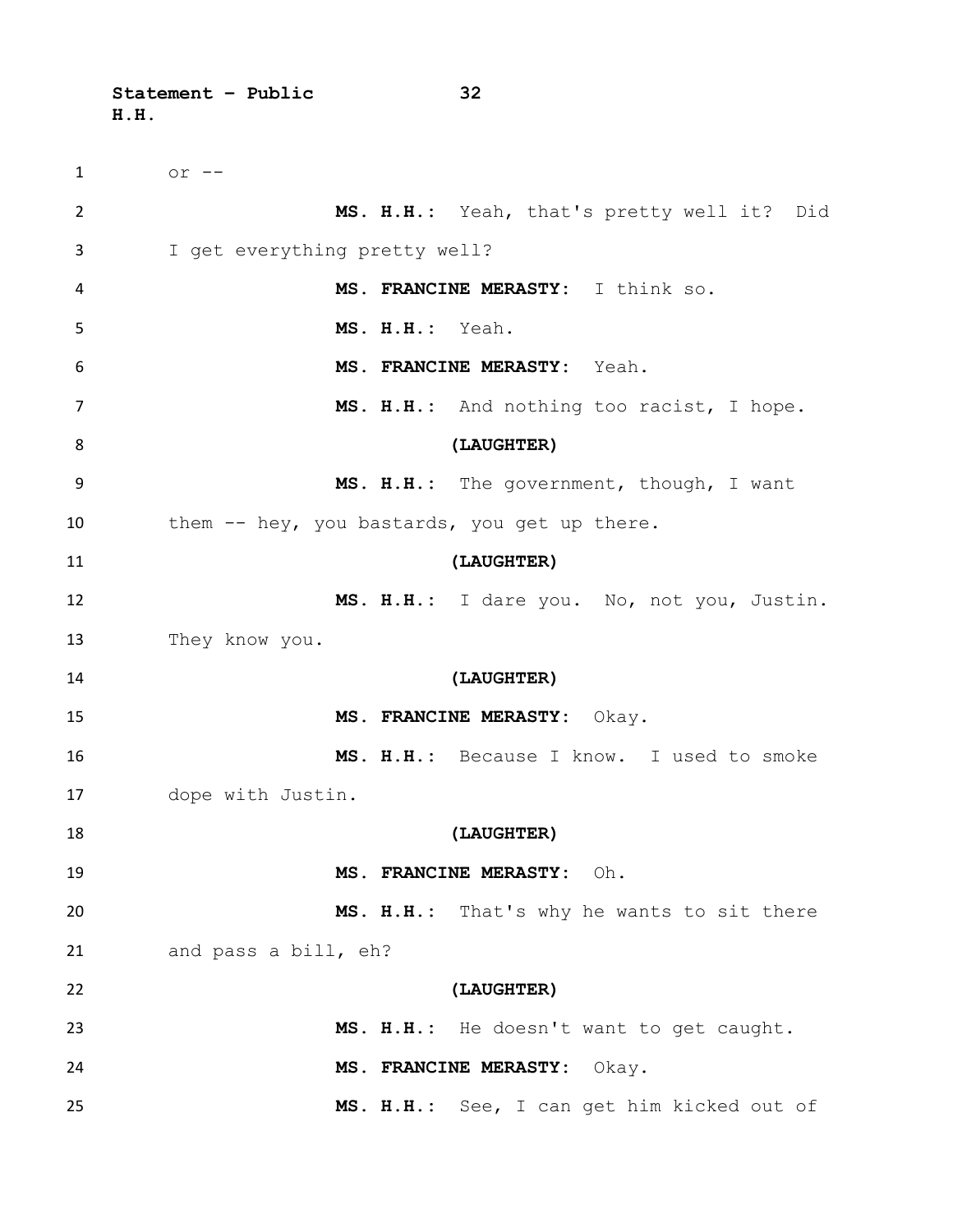**Statement – Public 33 H.H.** 

| 1              | office so fast, and he knows that, eh? He phoned me:   |
|----------------|--------------------------------------------------------|
| $\overline{2}$ | [H.H.], I'm running for Prime Minister. I started      |
| 3              | laughing. I said, you're a joke.                       |
| $\overline{4}$ | (LAUGHTER)                                             |
| 5              | MS. FRANCINE MERASTY: Okay. So it's                    |
| 6              | October 10, 2018, in Toronto. It's 1:57 p.m., and Miss |
| $\overline{7}$ | [H.H.] is done her statement.                          |
| 8              | $MS. H.H.:$ Okay.                                      |
| 9              | --- Upon adjourning at 1:57 p.m.                       |